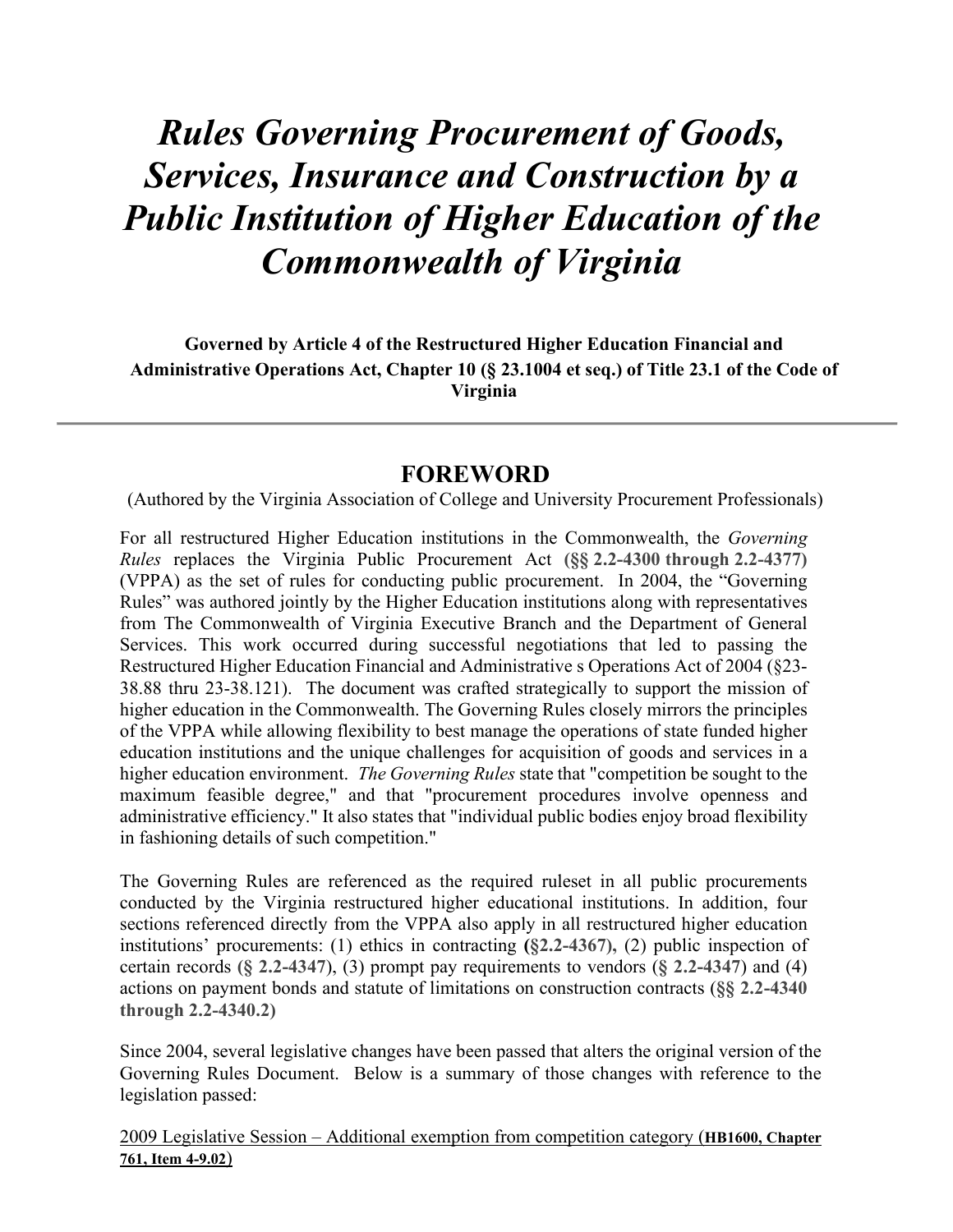Exception to the requirement to solicit competition. Added to the list of exceptions within the Governing Rules (Page 24): "*Maintenance contract renewals for scientific research equipment and software, provided that the institution has posted the renewal to eVA and documented that there was only one response or less and such documentation includes a statement signed by the buyer indicating that no firm other than the original manufacturer/developer offers the service.*"

2019 Legislative Session – Increase in small purchase delegation threshold **(HB1700, Item 4-9.03 and Item 4-9.02 #1c)**

*Notwithstanding the small purchase thresholds set forth in the Rules Governing Procurement the small purchases thresholds for Level III (and Level II) institutions shall be the small purchase thresholds set forth in the Virginia Public Procurement Act (§ 2.2- 4300 et seq). Where small purchase thresholds under Rules Governing Procurement for Level III and Level II institutions exceed those in 2.2-4300 et seq, the Rules Governing Procurement shall be the authorized procurement threshold.*

2021 Legislative Session – Removal of mandatory requirement to advertise RFP's in newspaper of general circulation **(SB1100, Item 262.80 #1s, D.2.)**

*"Consistent with the 2019 updates to the Virginia Public Procurement Act, institutions of higher education that have entered into memoranda of understanding or management agreements with the state are permitted to conform their Request for Proposal advertising rules to that of § [2.2-4302.2.](http://law.lis.virginia.gov/vacode/2.2-4302.2/)A.2."*

The Rules Governing Procurement of Goods, Services, Insurance and Construction by a Public Institution of Higher Education of the Commonwealth of Virginia remains a testament to cooperation within the Commonwealth of Virginia to ensure its Institutions of Higher Education operate at the highest levels of integrity, ethics, efficiencies, effectiveness and transparency.

#### **About VASCUPP**

The Virginia Association of State College and University Purchasing Professionals (VASCUPP) was established in 1992 with the objective of identifying opportunities for cooperative procurements and cost savings for higher education institutions in Virginia, and over the years that objective has not changed. The current 13 members of VASCUPP continuously collaborate on cooperative procurements, procurement practice, and source selection, which ultimately allow for savings through leveraged spend and reduced administrative effort.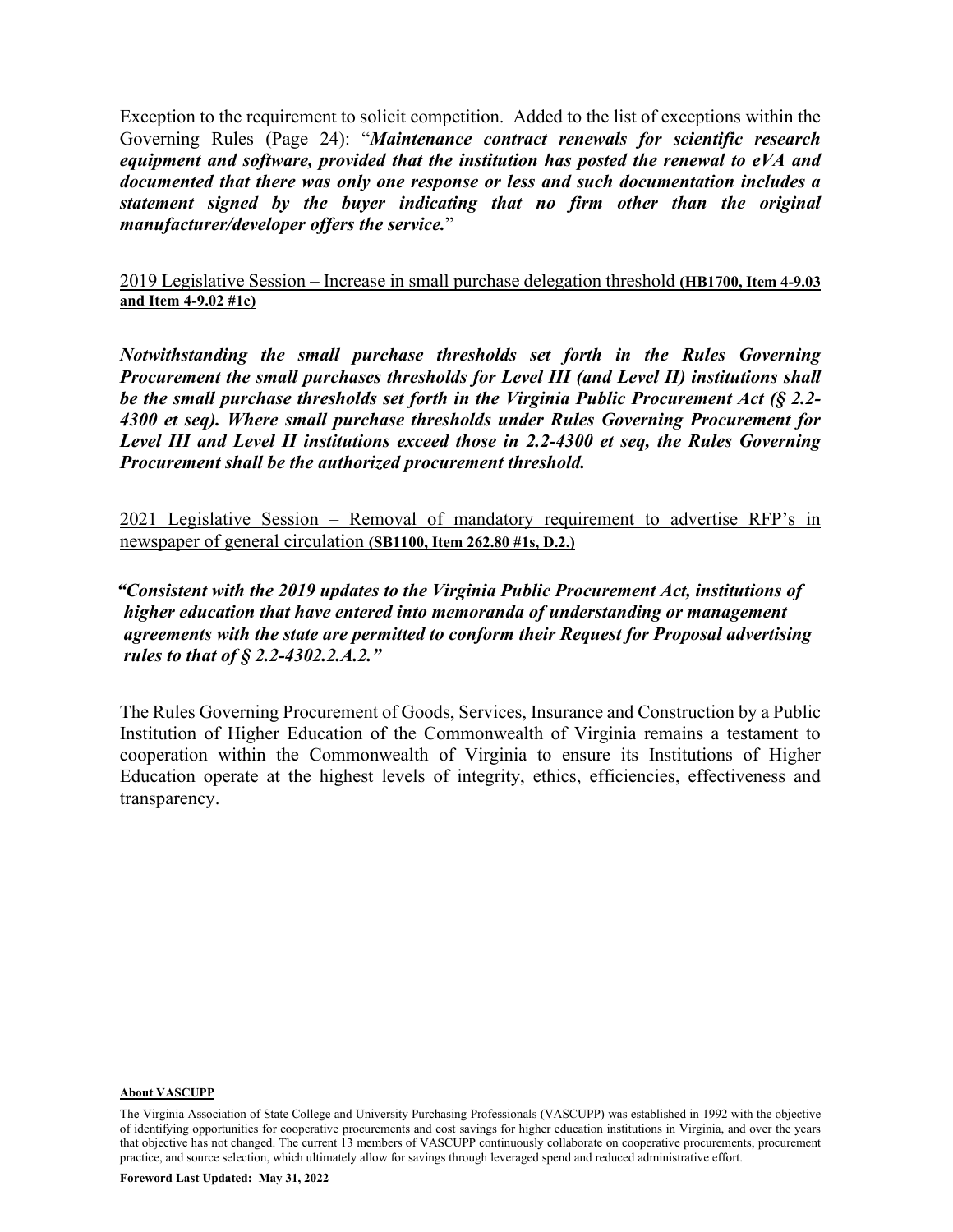Rules Governing Procurement of Goods, Services, Insurance, and Construction by a Public Institution of Higher Education of the Commonwealth of Virginia Governed by Article 4 of the Restructured Higher Education Financial and Administrative Operations Act, Chapter 10 (§ 21-1000 et seq.) of Title 23.1 of the Code of Virginia

In accordance with the provisions of the Restructured Higher Education Financial and Administrative Operations Act (the Act), Chapter 4.10 (§ 23-38.88 et seq.) of Title 23 of the Code of Virginia, and in particular § 23-38.110 of the Act, the governing body of a public institution of higher education of the Commonwealth of Virginia that has entered into a Memorandum of Understanding with the Commonwealth pursuant to Subchapter 3 of the Act has adopted the following Rules Governing Procurement of Goods, Services, Insurance, and Construction to govern the procurement of goods, services, insurance, and construction by the Institution:

#### § 1. Purpose.

The purpose of these Rules is to enunciate the public policies pertaining to procurement of goods, services, insurance, and construction by the Institution from nongovernmental sources, to include governmental procurement that may or may not result in monetary consideration for either party. These Rules shall apply whether the consideration is monetary or nonmonetary and regardless of whether the Institution, the contractor, or some third party is providing the consideration.

#### § 2. Scope of Procurement Authority.

Subject to these Rules, and the Institution's continued substantial compliance with the terms and conditions of its Management Agreement with the Commonwealth pursuant to subdivision D 4 of

§ 23-38.88 and the requirements of Chapter 4.10 of the Act, the Institution shall have and shall be authorized to have and exercise all of the authority relating to procurement of goods, services, insurance, and construction, including but not limited to capital outlay-related procurement and information technology-related procurement, that Institutions are authorized to exercise pursuant to Subchapter 3 of the Restructuring Act.

§ 3. Competition is the Priority.

To the end that the Institution shall obtain high quality goods and services at reasonable cost, that all procurement procedures be conducted in an open, fair and impartial manner with avoidance of any impropriety or appearance of impropriety, that all qualified vendors have access to the Institution's business and that no offeror be arbitrarily or capriciously excluded, it is the intent of the governing body of the Institution that competition be sought to the maximum feasible degree, that procurement procedures involve openness and administrative efficiency, that individual public bodies enjoy broad flexibility in fashioning details of such competition, that the rules governing contract awards be made clear in advance of the competition, that specifications reflect the procurement needs of the purchasing body rather than being drawn to favor a particular vendor, and that the purchaser and vendor freely exchange information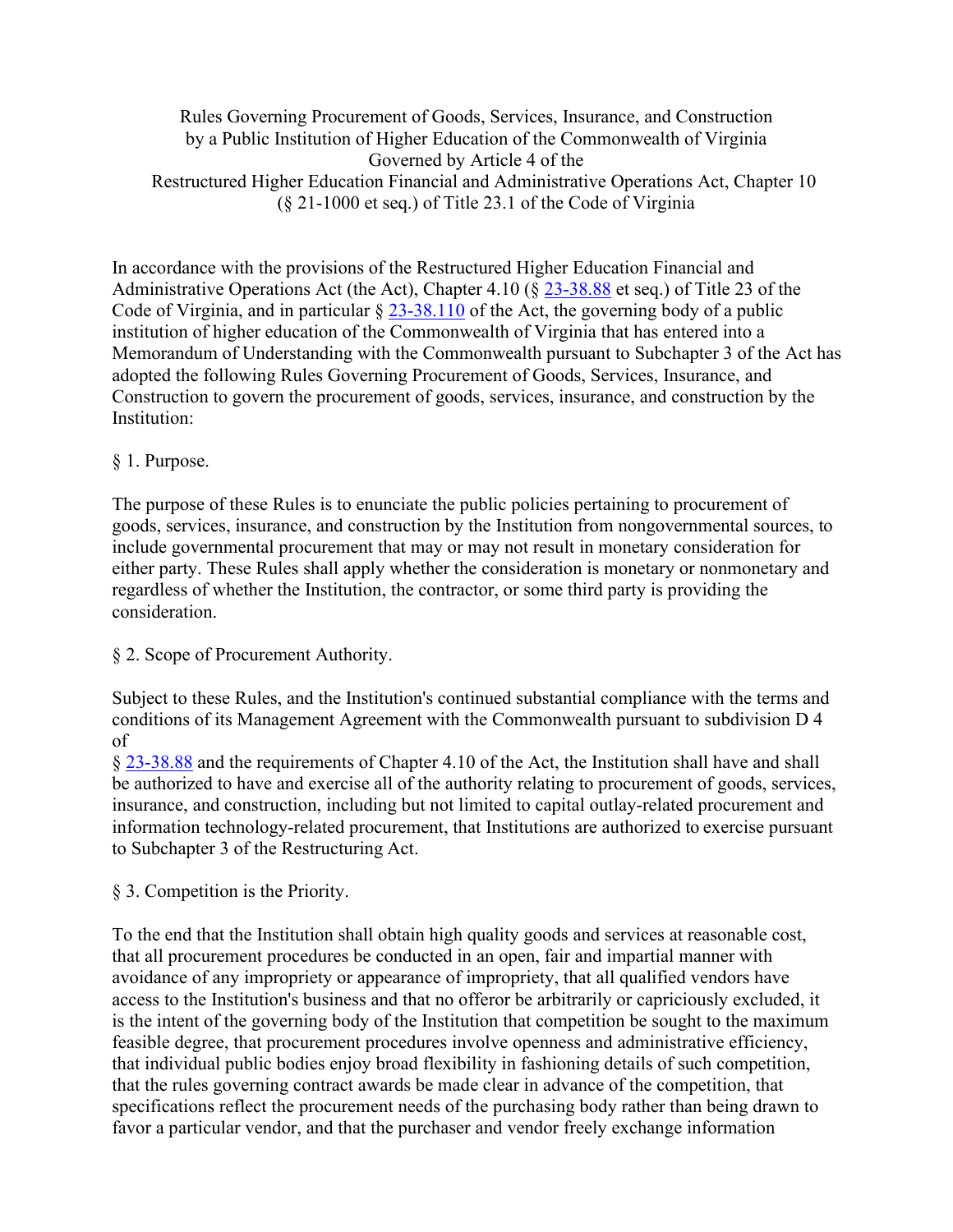concerning what is sought to be procured and what is offered. The Institution may consider best value concepts when procuring goods and nonprofessional services, but not construction or professional services. Professional services will be procured using a qualification-based selection process. The criteria, factors, and basis for consideration of best value and the process for the consideration of best value shall be as stated in the procurement solicitation.

### § 4. Definitions.

As used in these Rules:

"Affiliate" means an individual or business that controls, is controlled by, or is under common control with another individual or business. A person controls an entity if the person owns, directly or indirectly, more than 10 percent of the voting securities of the entity. For the purposes of this definition "voting security" means a security that (i) confers upon the holder the right to vote for the election of members of the board of directors or similar governing body of the business or (ii) is convertible into, or entitles the holder to receive, upon its exercise, a security that confers such a right to vote. A general partnership interest shall be deemed to be a voting security.

"Best value," as predetermined in the solicitation, means the overall combination of quality, price, and various elements of required services that in total are optimal relative to the Institution's needs.

"Business" means any type of corporation, partnership, limited liability company, association, or sole proprietorship operated for profit.

"Competitive negotiation" is a method of contractor selection that includes the following elements:

• Issuance of a written Request for Proposal indicating in general terms that which is sought to be procured, specifying the factors that will be used in evaluating the proposal and containing or incorporating by reference the other applicable contractual terms and conditions, including any unique capabilities or qualifications that will be required of the contractor.

• Public notice of the Request for Proposal at least 10 days prior to the date set for receipt of proposals by publication in a newspaper or newspapers of general circulation in the area in which the contract is to be performed so as to provide reasonable notice to the maximum number of offerors that can be reasonably anticipated to submit proposals in response to the particular request. Public notice also shall be published on the Department of General Services' central electronic procurement website and may be published on other appropriate websites. In addition, proposals may be solicited directly from potential contractors.

• a. Procurement of professional services. The procurement of professional services for capital projects shall be conducted using a qualification-based selection process. The Institution shall engage in individual discussions with two or more offerors deemed fully qualified, responsible and suitable on the basis of initial responses and with emphasis on professional competence, to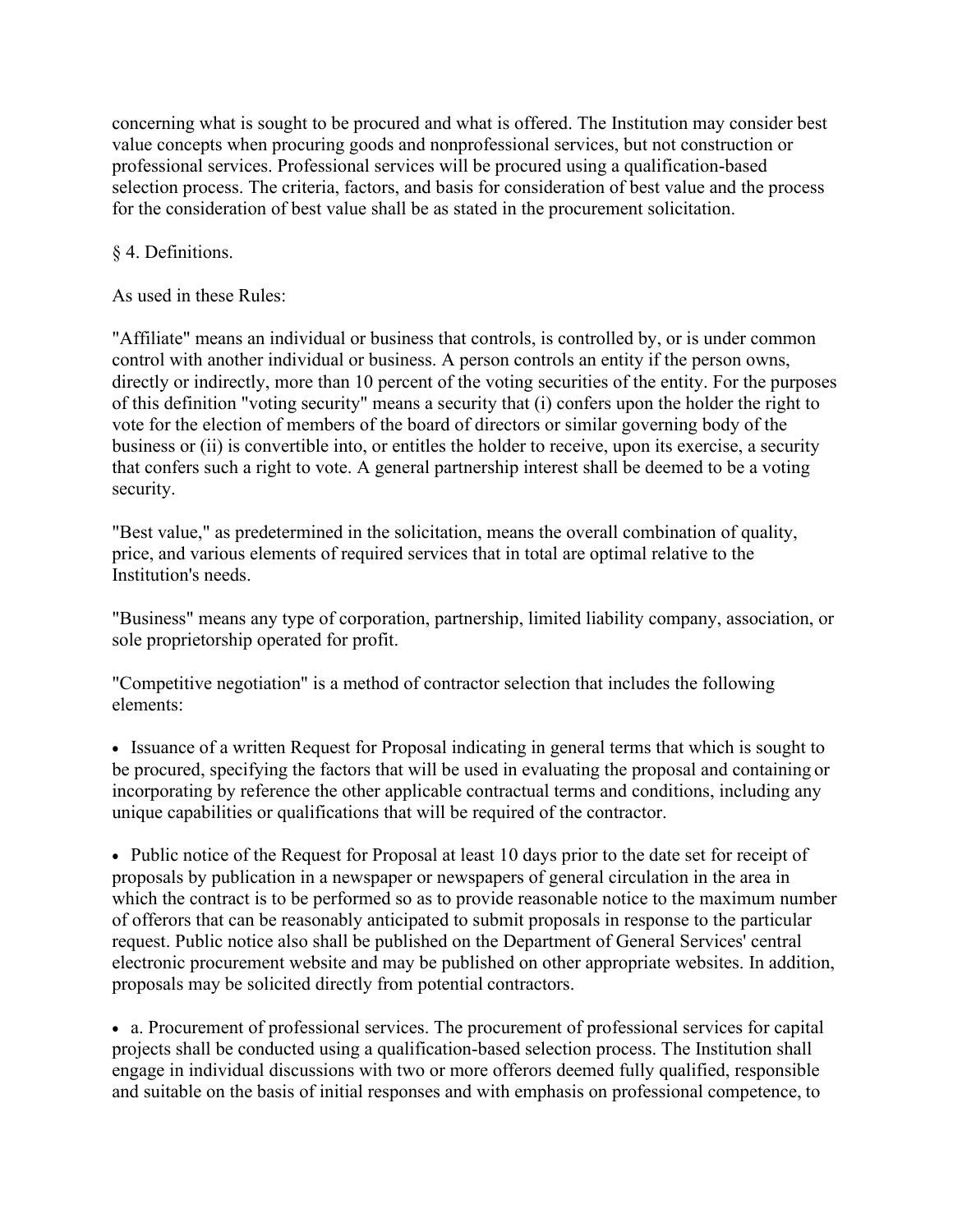provide the required services. Repetitive informal interviews shall be permissible. The offerors shall be encouraged to elaborate on their qualifications and performance data or staff expertise pertinent to the proposed project, as well as alternative concepts. The Request for Proposal shall not, however, request that offerors furnish estimates of man-hours or costs for services. At the discussion stage, the Institution may discuss nonbinding estimates of total project costs, including, but not limited to, life-cycle costing, and where appropriate, nonbinding estimates of price for services. Proprietary information from competing offerors shall not be disclosed to the public or to competitors. At the conclusion of discussion, outlined in this subdivision, on the basis of evaluation factors published in the Request for Proposal and all information developed in the selection process to this point, the Institution shall select in the order of preference two or more offerors whose professional qualifications and proposed services are deemed most meritorious. Negotiations shall then be conducted, beginning with the offeror ranked first. If a contract satisfactory and advantageous to the Institution can be negotiated at a price considered fair and reasonable, the award shall be made to that offeror. Otherwise, negotiations with the offeror ranked first shall be formally terminated and negotiations conducted with the offeror ranked second, and so on until such a contract can be negotiated at a fair and reasonable price. Should the Institution determine in writing and in its sole discretion that only one offeror is fully qualified, or that one offeror is clearly more highly qualified and suitable than the others under consideration, a contract may be negotiated and awarded to that offeror.

A contract for architectural or professional engineering services relating to construction projects may be negotiated by the Institution for multiple projects provided (i) the projects require similar experience and expertise, and (ii) the nature of the projects is clearly identified in the Request for Proposal. Under such contract, (a) the fair and reasonable prices, as negotiated, shall be used in determining the cost of each project performed; (b) the sum of all projects performed in one contract term shall be as set in the Request for Proposal; and (c) the project fee of any single project shall not exceed the term limit as set in the Request for Proposal. Any unused amounts from any contract term may be carried forward. Competitive negotiations for such contracts may result in awards to more than one offeror provided the Request for Proposal stated the potential for a multi-vendor award.

Multiphase professional services contracts satisfactory and advantageous to the Institution for environmental, location, design and inspection work regarding construction of infrastructure projects may be negotiated and awarded based on qualifications at a fair and reasonable price for the first phase only, when completion of the earlier phases is necessary to provide information critical to the negotiation of a fair and reasonable price for succeeding phases. Prior to the procurement of any such contract, the Institution shall state the anticipated intended total scope of the project and determine in writing that the nature of the work is such that the best interests of such Institution require awarding the contract.

b. Procurement of other than professional services. Selection shall be made of two or more offerors deemed to be fully qualified and best suited among those submitting proposals, on the basis of the factors involved in the Request for Proposal, including price if so stated in the Request for Proposal. Negotiations shall then be conducted with each of the offerors so selected. Price shall be considered, but need not be the sole determining factor. After negotiations have been conducted with each offeror so selected, the Institution shall select the offeror which, in its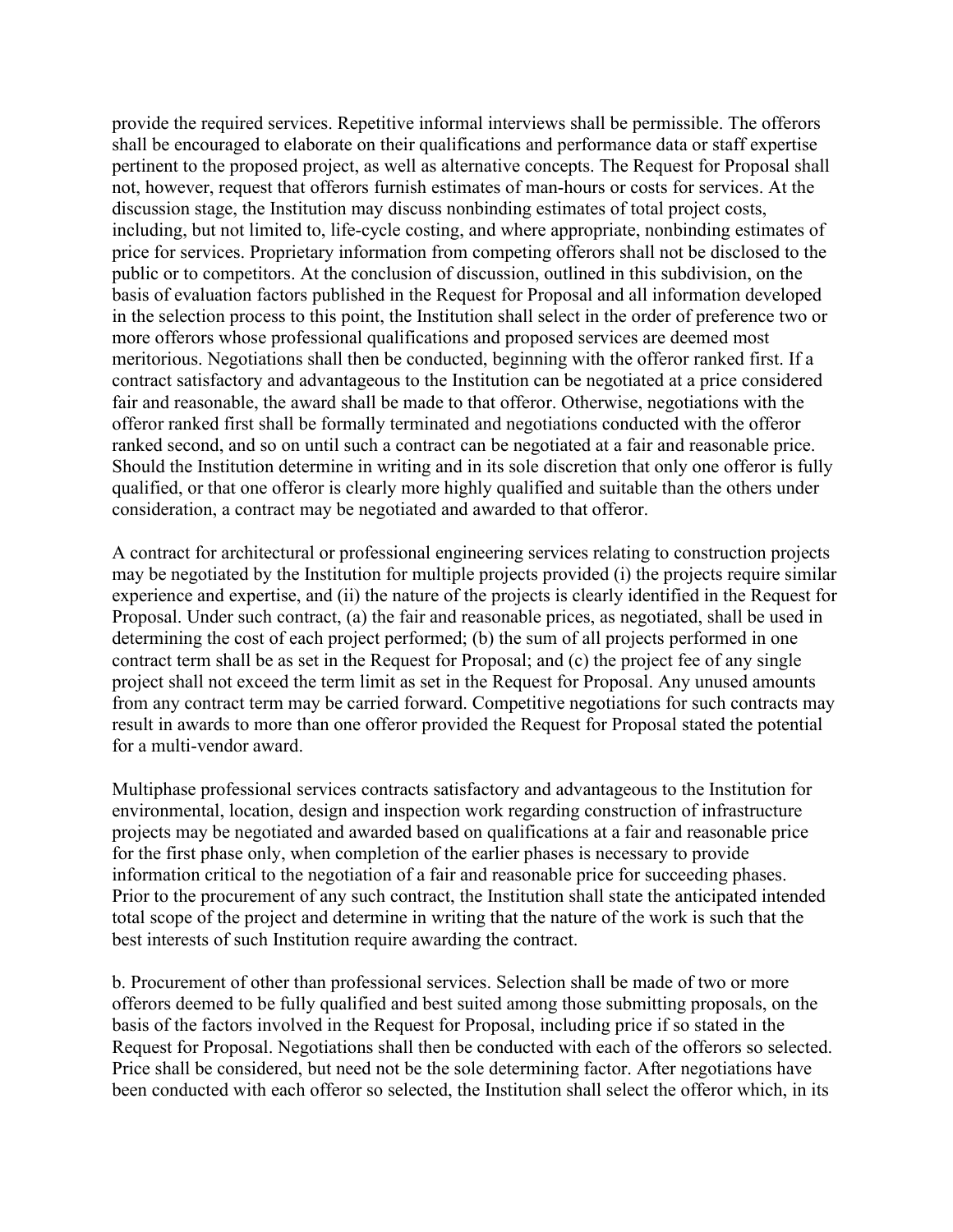opinion, has made the best proposal, and shall award the contract to that offeror. When the terms and conditions of multiple awards are so provided in the Request for Proposal, awards may be made to more than one offeror. Should the Institution determine in writing and in its sole discretion that only one offeror has made the best proposal, a contract may be negotiated and awarded to that offeror.

"Competitive sealed bidding" is a method of contractor selection, other than for professional services, which includes the following elements:

A.Issuance of a written Invitation to Bid containing or incorporating by reference the specifications and contractual terms and conditions applicable to the procurement. Unless the Institution has provided for prequalification of bidders, the Invitation to Bid shall include a statement of any requisite qualifications of potential contractors. When it is impractical to prepare initially a purchase description to support an award based on prices, an Invitation to Bid may be issued requesting the submission of unpriced offers to be followed by an Invitation to Bid limited to those bidders whose offers have been qualified under the criteria set forth in the first solicitation.

B.Public notice of the Invitation to Bid at least 10 days prior to the date set for receipt of bids by publication on the Department of General Services' central electronic procurement website. Public notice also may be published in a newspaper of general circulation or on other appropriate websites, or both. In addition, bids may be solicited directly from potential contractors. Any additional solicitations shall include businesses selected from a list made available by the Department of Minority Business Enterprise.

C.Public opening and announcement of all bids received.

D.Evaluation of bids based upon the requirements set forth in the invitation, which may include special qualifications of potential contractors, life-cycle costing, value analysis, and any other criteria such as inspection, testing, quality, workmanship, delivery, and suitability for a particular purpose, which are helpful in determining acceptability.

E. Award to the lowest responsive and responsible bidder. When the terms and conditions of multiple awards are so provided in the Invitation to Bid, awards may be made to more than one bidder.

"Construction" means building, altering, repairing, improving or demolishing any structure, building or highway, and any draining, dredging, excavation, grading or similar work upon real property.

"Construction management contract" means a contract in which a party is retained by the owner to coordinate and administer contracts for construction services for the benefit of the owner, and may also include, if provided in the contract, the furnishing of construction services to the owner.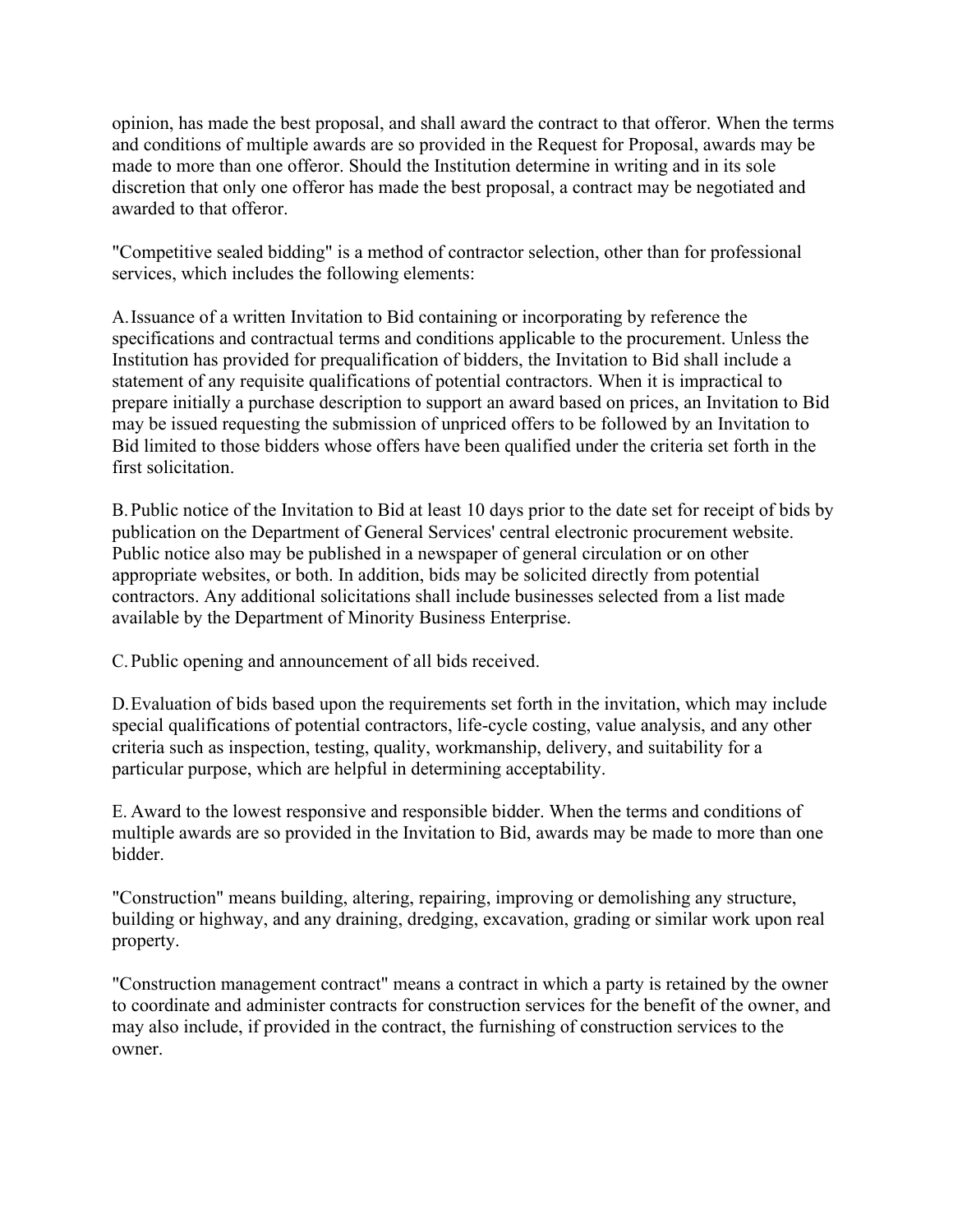"Covered Institution" or "Institution" means, on and after the effective date of the initial management agreement with the Commonwealth of Virginia, a public institution of higher education of the Commonwealth that has entered into a management agreement with the Commonwealth to be governed by the provisions of Subchapter 3 of the Restructuring Act.

"Design-build contract" means a contract between the Institution and another party in which the party contracting with the Institution agrees to both design and build the structure, roadway or other item specified in the contract.

"Goods" means all material, equipment, supplies, and printing, including information technology and telecommunications goods such as automated data processing hardware and software.

"Informality" means a minor defect or variation of a bid or proposal from the exact requirements of the Invitation to Bid, or the Request for Proposal, which does not affect the price, quality, quantity or delivery schedule for the goods, services or construction being procured.

"Multiphase professional services contract" means a contract for the providing of professional services where the total scope of work of the second or subsequent phase of the contract cannot be specified without the results of the first or prior phase of the contract.

"Nonprofessional services" means any services not specifically identified as professional services in the definition of professional services and includes small construction projects valued not over \$1 million; provided that subdivision 3 a of the definition of "competitive negotiation" in this section shall still apply to professional services for such small construction projects.

"Potential bidder or offeror" for the purposes of §§ 50 and 54 of these Rules means a person who, at the time the Institution negotiates and awards or proposes to award a contract, is engaged in the sale or lease of goods, or the sale of services, insurance or construction, of the type to be procured under the contract, and who at such time is eligible and qualified in all respects to perform that contract, and who would have been eligible and qualified to submit a bid or proposal had the contract been procured through competitive sealed bidding or competitive negotiation.

"Professional services" means work performed by an independent contractor within the scope of the practice of accounting, actuarial services, architecture, land surveying, landscape architecture, law, dentistry, medicine, optometry, pharmacy or professional engineering.

"Public body" means any legislative, executive or judicial body, agency, office, department, authority, post, commission, committee, institution, board or political subdivision created by law to exercise some sovereign power or to perform some governmental duty, and empowered by law to undertake the activities described in these Rules.

"Public contract" means an agreement between the Institution and a nongovernmental source that is enforceable in a court of law.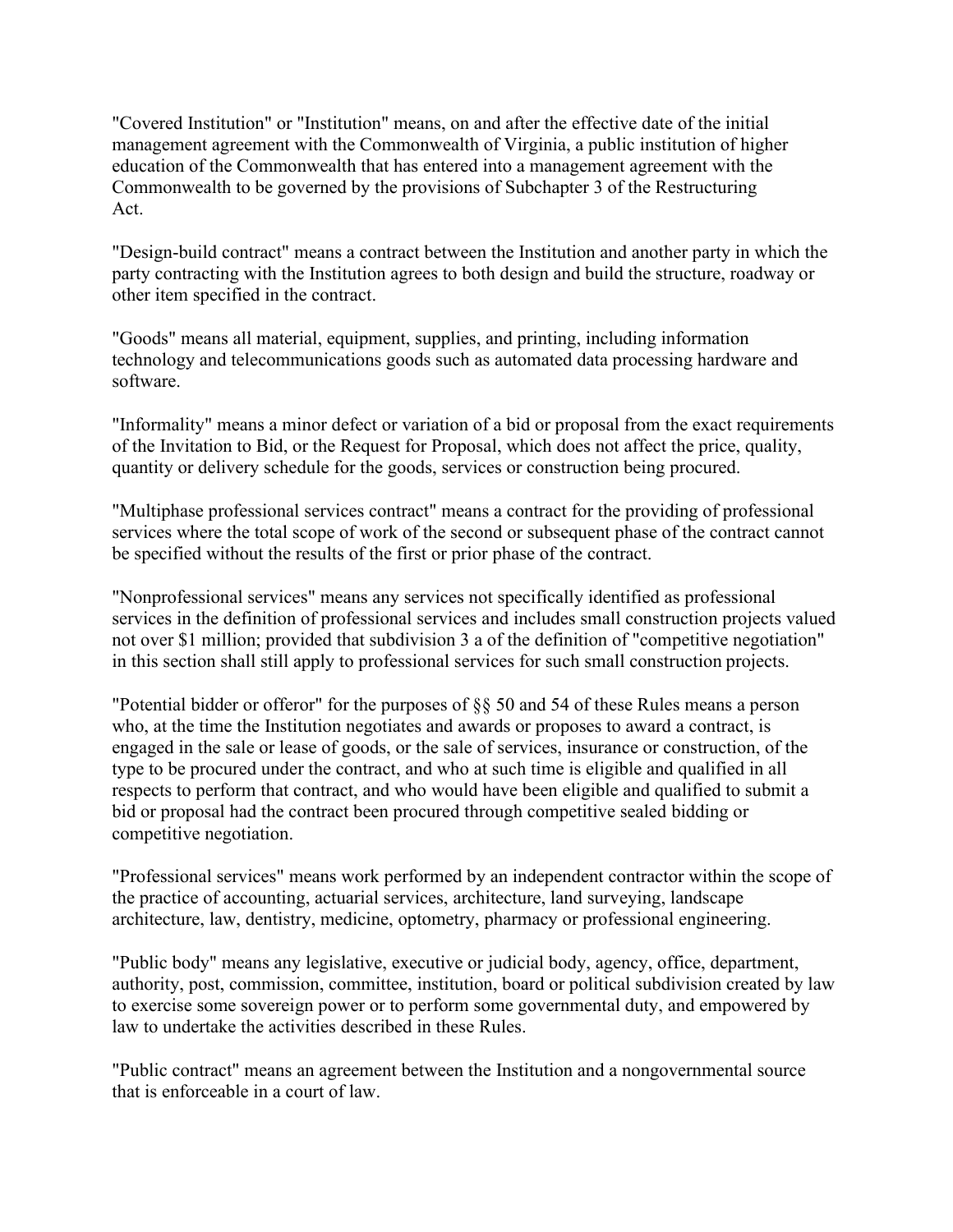"Responsible bidder" or "responsible offeror" means a person who has the capability, in all respects, to perform fully the contract requirements and the moral and business integrity and reliability that will assure good faith performance, and who has been prequalified, if required.

"Responsive bidder" means a person who has submitted a bid that conforms in all material respects to the Invitation to Bid.

"Restructuring Act" or "Act" means the Restructured Higher Education Financial and Administrative Operations Act, Chapter 4.10 (§ 23-38.88 et seq.) of Title 23 of the Code of Virginia.

"Reverse auctioning" means a procurement method wherein bidders are invited to bid on specified goods or nonprofessional services through real-time electronic bidding, with the award being made to the lowest responsive and responsible bidder. During the bidding process, bidders' prices are revealed and bidders shall have the opportunity to modify their bid prices for the duration of the time period established for bid opening.

"Rules" means these Rules Governing Procurement of Goods, Services, Insurance, and Construction adopted by the governing body of the Covered Institution.

"Services" means any work performed by an independent contractor wherein the service rendered does not consist primarily of acquisition of equipment or materials, or the rental of equipment, materials and supplies.

"Sheltered workshop" means a work-oriented rehabilitative facility with a controlled working environment and individual goals that utilizes work experience and related services for assisting the handicapped person to progress toward normal living and a productive vocational status.

§ 5. Methods of procurement.

• All public contracts with nongovernmental contractors for the purchase or lease of goods, or for the purchase of services, insurance, or construction, shall be awarded after competitive sealed bidding, or competitive negotiation as provided in this section, unless otherwise authorized by law.

• Professional services shall be procured by competitive negotiation. Qualification-based selection shall be used for design services.

• Goods, services, or insurance may be procured by competitive negotiation.

• Construction may be procured only by competitive sealed bidding, except that competitive negotiation may be used in the following instances upon a determination made in advance by the Institution and set forth in writing that competitive sealed bidding is either not practicable or not fiscally advantageous to the public, which writing shall document the basis for this determination: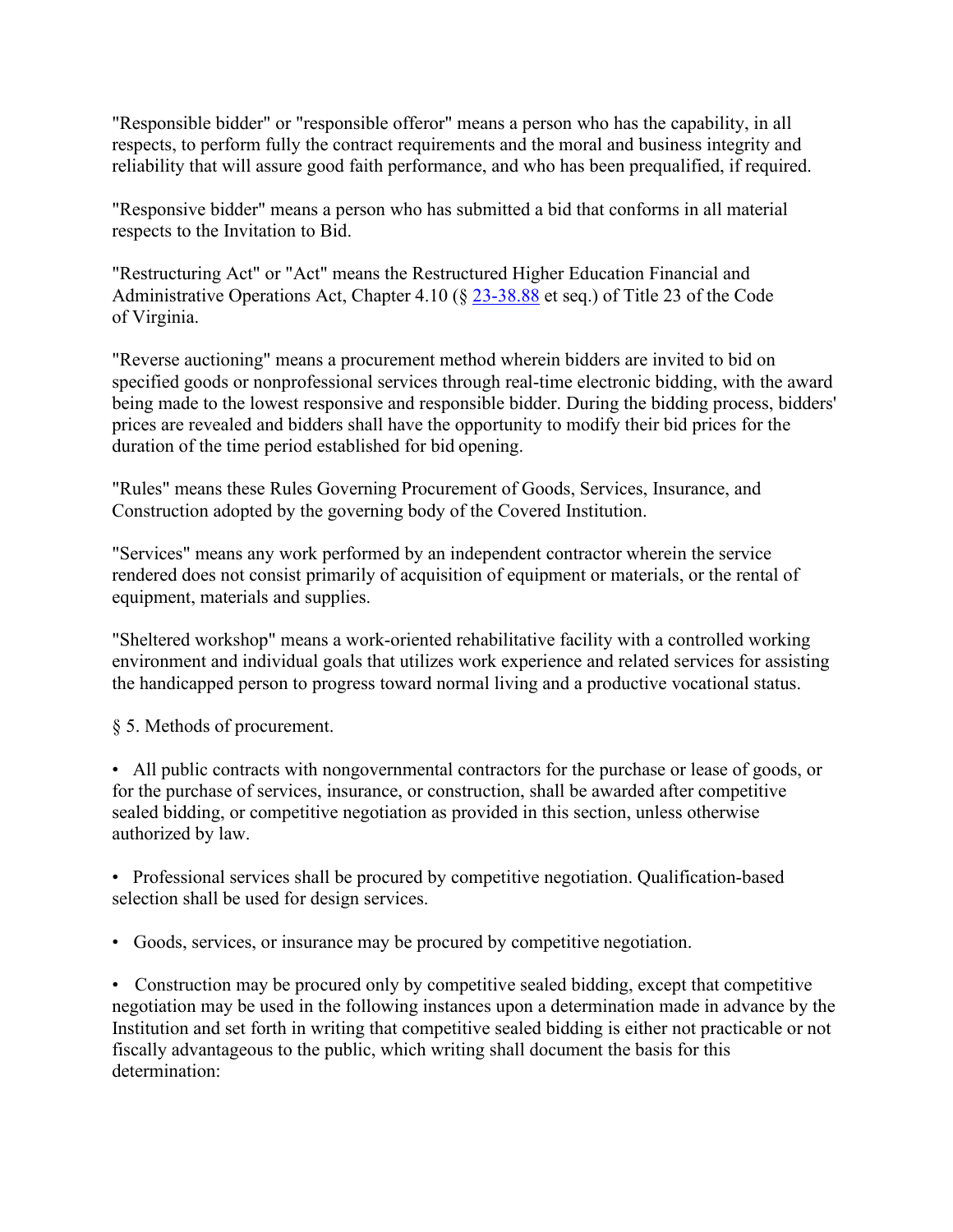A.By the Institution on a fixed price design-build basis or construction management basis under § 7;

B.By the Institution for the construction, alteration, repair, renovation or demolition of buildings; or

C.By the Institution for the construction of highways and any draining, dredging, excavation, grading or similar work upon real property.

• Upon a determination in writing that there is only one source practicably available for that which is to be procured, a contract may be negotiated and awarded to that source without competitive sealed bidding or competitive negotiation. The writing shall document the basis for this determination. The Institution shall issue a written notice stating that only one source was determined to be practicably available, and identifying that which is being procured, the contractor selected, and the date on which the contract was or will be awarded. This notice shall be posted in a designated public area, which may be the Department of General Services' website for the Commonwealth's central electronic procurement system, or published in a newspaper of general circulation on the day the Institution awards or announces its decision to award the contract, whichever occurs first. Public notice shall also be published on the Department of General Services' website for the Commonwealth's central electronic procurement system and may be published on other appropriate websites.

• In case of emergency, a contract may be awarded without competitive sealed bidding or competitive negotiation; however, such procurement shall be made with such competition as is practicable under the circumstances. A written determination of the basis for the emergency and for the selection of the particular contractor shall be included in the contract file. The Institution shall issue a written notice stating that the contract is being awarded on an emergency basis, and identifying that which is being procured, the contractor selected, and the date on which the contract was or will be awarded. This notice shall be posted in a designated public area, which may be the Department of General Services' website for the Commonwealth's central electronic procurement system, or published in a newspaper of general circulation on the day the Institution awards or announces its decision to award the contract, whichever occurs first, or as soon thereafter as is practicable. Public notice may also be published on the Department of General Services' website for the Commonwealth's central electronic procurement system and other appropriate websites.

• The Institution may establish purchase procedures, if adopted in writing, not requiring competitive sealed bids or competitive negotiation for single or term contracts for goods and services other than professional services if the aggregate or the sum of all phases is not expected to exceed \$50,000; however, such small purchase procedures shall provide for competition wherever practicable.

• The Institution may establish purchase procedures, if adopted in writing, not requiring competitive negotiation for single or term contracts for professional services if the aggregate or the sum of all phases is not expected to exceed \$50,000; however such small purchase procedures shall provide for competition wherever practicable.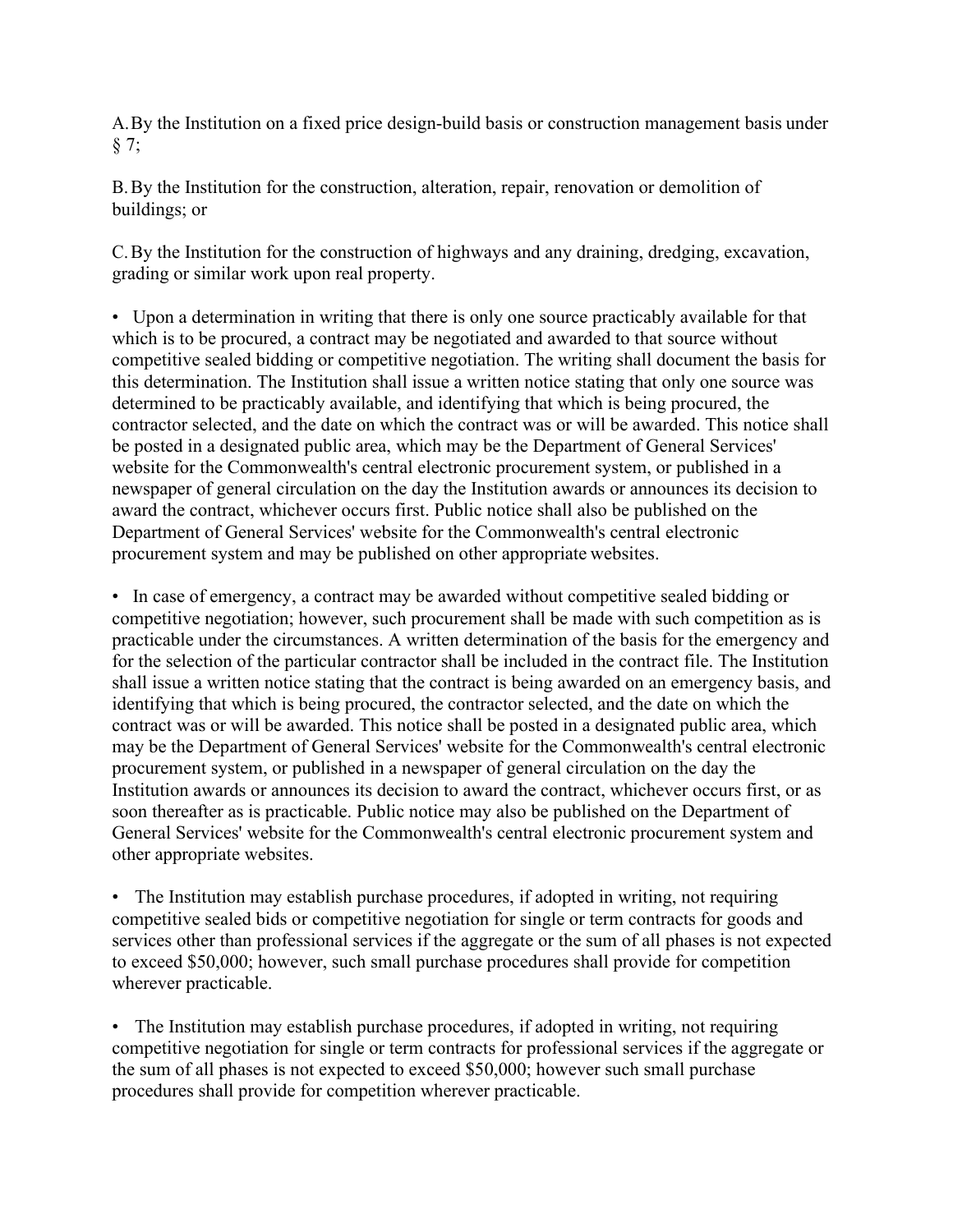• Upon a determination made in advance by the Institution and set forth in writing that the purchase of goods, products or commodities from a public auction sale is in the best interests of the public, such items may be purchased at the auction, including online public auctions. The writing shall document the basis for this determination.

• The purchase of goods or nonprofessional services, but not construction or professional services, may be made by reverse auctioning.

§ 6. Cooperative procurement.

A. In circumstances where the Institution determines and documents that statewide contracts for goods and services, including information technology and telecommunications goods and services, do not provide goods and services to the Institution that meet its business goals and objectives, the Institution is authorized to participate in, sponsor, conduct, or administer a cooperative procurement arrangement on behalf of or in conjunction with public bodies, public or private health or educational institutions, other public or private organizations or entities, including public-private partnerships, charitable organizations, health care provider alliances or purchasing organizations or entities, or with public agencies or institutions or group purchasing organizations of the several states, territories of the United States, or the District of Columbia, for the purpose of combining requirements to effect cost savings or reduce administrative expense in any acquisition of goods and services, other than professional services. The Institution may purchase from any authority, department, agency, institution, city, county, town, or other political subdivision of the Commonwealth's contract even if it did not participate in the request for proposal or invitation to bid, if the request for proposal or invitation to bid specified that the procurement was being conducted on behalf of other public bodies. In such instances, deviation from the procurement procedures set forth in these Rules and the administrative policies and procedures established to implement these Rules shall be permitted. Notwithstanding all of the above, use of cooperative contracts shall conform to the business requirements of the Commonwealth's electronic procurement system, including the requirement for payment of applicable fees. Nothing herein shall prohibit the payment by direct or indirect means of any administrative fee that will allow for participation in any such arrangement.

B. In circumstances where statewide contracts for goods and services, including information technology and telecommunications goods and services, do not provide goods and services to meet the Institution's business goals and objectives, and as authorized by the United States Congress and consistent with applicable federal regulations, and provided the terms of the contract permit such purchases:

• The Institution may purchase goods and nonprofessional services, from a United States General Services Administration contract or a contract awarded by any other agency of the United States government; and

• The Institution may purchase telecommunications and information technology goods and nonprofessional services from a United States General Services Administration contract or a contract awarded by any other agency of the United States government.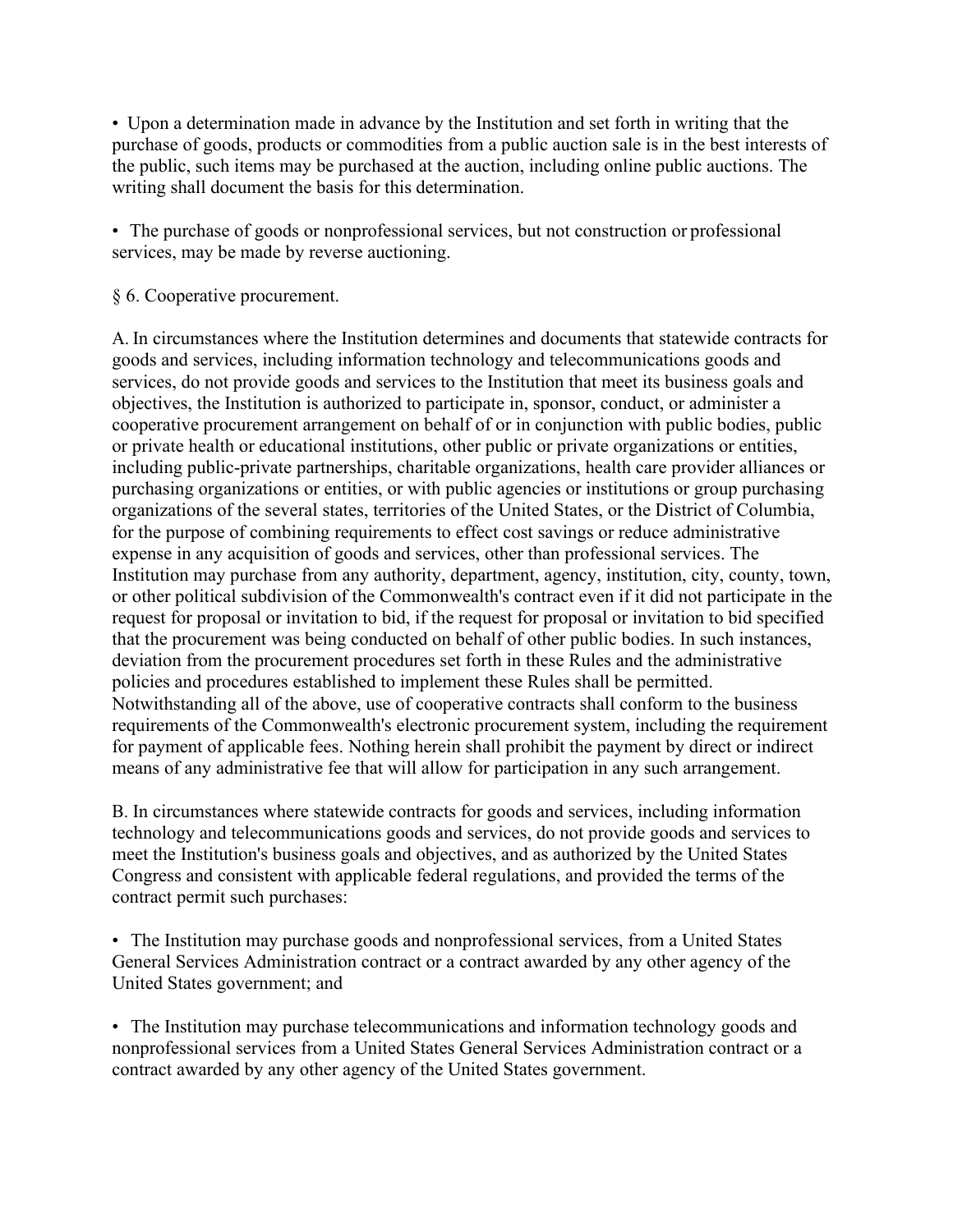§ 7. Design-build or construction management contracts authorized.

• Notwithstanding any other provisions of law, the Institution may enter into contracts on a fixed price design-build basis or construction management basis in accordance with the provisions of this section.

• Procurement of construction by the design-build or construction management method shall be a two-step competitive negotiation process. In the first step, offerors shall be requested to submit their qualifications. Based upon the information submitted and any other relevant information which the Commonwealth may obtain, no more than five offerors deemed most suitable for the project shall be selected by the Commonwealth and requested to submit proposals.

§ 8. Modification of the contract.

A. A contract awarded by the Institution may include provisions for modification of the contract during performance, but no fixed-price contract may be increased by more than 25 percent of the amount of the contract or \$50,000, whichever is greater, without the advance written approval of the Institution's president or his designee. In no event may the amount of any contract, without adequate consideration, be increased for any purpose, including, but not limited to, relief of an offeror from the consequences of an error in its bid or offer.

B. The Institution may extend the term of an existing contract for services to allow completion of any work undertaken but not completed during the original term of the contract.

C. Nothing in this section shall prevent the Institution from placing greater restrictions on contract modifications.

§ 9. Discrimination prohibited; participation of small, women- and minority-owned business.

A. In the solicitation or awarding of contracts, the Institution shall not discriminate against a bidder or offeror because of race, religion, color, sex, national origin, age, disability, or any other basis prohibited by state law relating to discrimination in employment. Whenever solicitations are made, the Institution shall include businesses selected from a list made available by the Department of Minority Business Enterprise.

B. The Institution shall establish programs consistent with this section to facilitate the participation of small businesses and businesses owned by women and minorities inprocurement transactions. The programs established shall be in writing and shall include cooperation with the Department of Minority Business Enterprise, the United States Small Business Administration, and other public or private agencies. The Institution shall submit annual progress reports on minority business procurement to the Department of Minority Business Enterprise.

C. Whenever there exists (i) a rational basis for small business enhancement or (ii) a persuasive analysis that documents a statistically significant disparity between the availability and utilization of women- and minority-owned businesses, the Governor is by law authorized and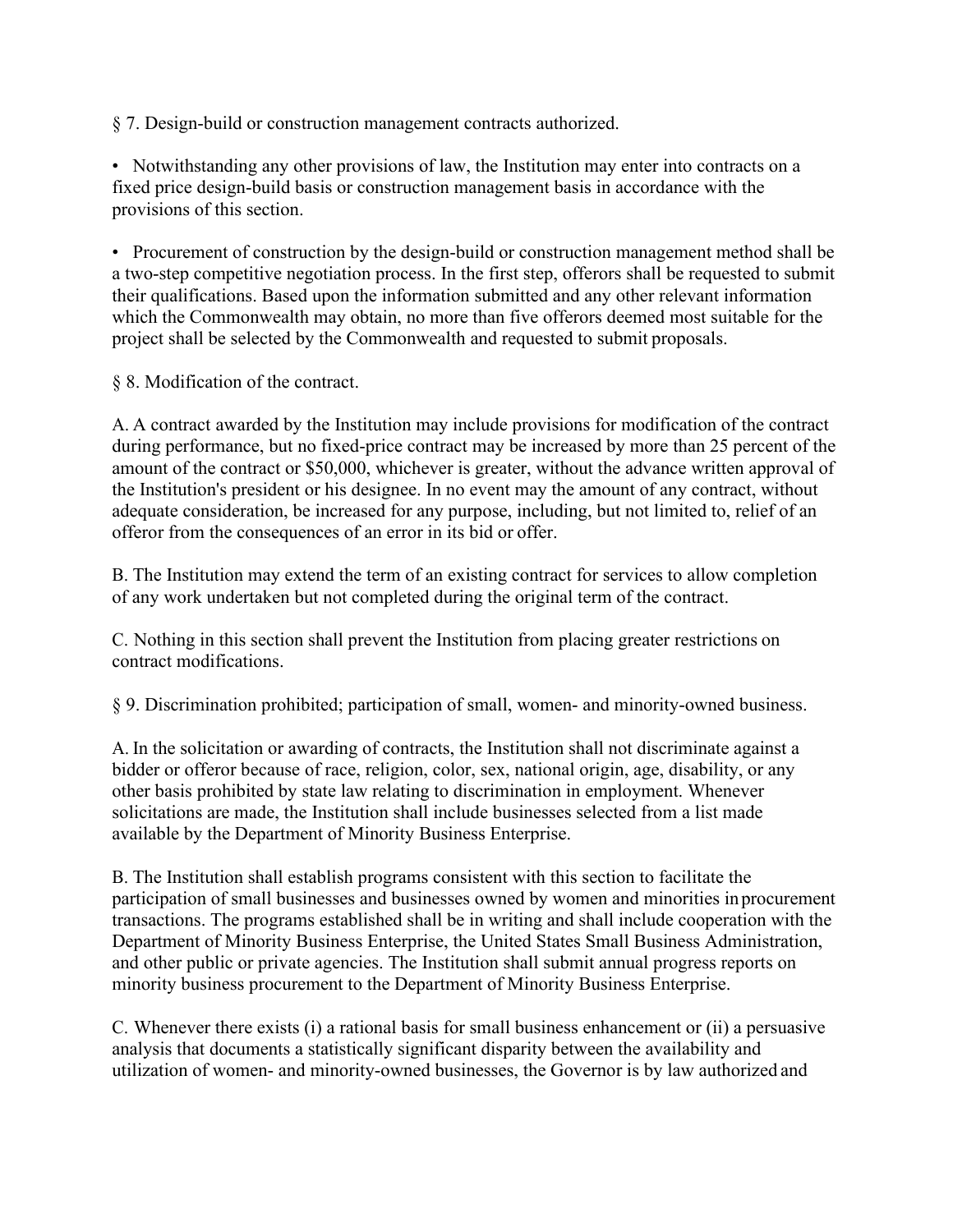encouraged to require the Institution to implement appropriate enhancement or remedial measures consistent with prevailing law.

D. In the solicitation or awarding of contracts, the Institution shall not discriminate against a bidder or offeror because the bidder or offeror employs ex-offenders unless it has made a written determination that employing ex-offenders on the specific contract is not in its best interest.

§ 10. Employment discrimination by contractor prohibited; required contract provisions. The

Institution shall include in every contract of more than \$10,000 the following provisions:

A.During the performance of this contract, the contractor agrees as follows:

A.The contractor will not discriminate against any employee or applicant for employment because of race, religion, color, sex, national origin, age, disability, or other basis prohibited by state law relating to discrimination in employment, except where there is a bona fide occupational qualification reasonably necessary to the normal operation of the contractor. The contractor agrees to post in conspicuous places, available to employees and applicants for employment, notices setting forth the provisions of this nondiscrimination clause.

B.The contractor, in all solicitations or advertisements for employees placed by or on behalf of the contractor, will state that such contractor is an equal opportunity employer.

C.Notices, advertisements and solicitations placed in accordance with federal law, rule or regulation shall be deemed sufficient for the purpose of meeting the requirements of this section.

B.The contractor will include the provisions of the foregoing paragraphs a, b, and c in every subcontract or purchase order of over \$10,000, so that the provisions will be binding upon each subcontractor or vendor.

§ 11. Drug-free workplace to be maintained by contractor; required contract provisions.

The Institution shall include in every contract over \$10,000 the following provisions:

During the performance of this contract, the contractor agrees to (i) provide a drug-free workplace for the contractor's employees; (ii) post in conspicuous places, available to employees and applicants for employment, a statement notifying employees that the unlawful manufacture, sale, distribution, dispensation, possession, or use of a controlled substance or marijuana is prohibited in the contractor's workplace and specifying the actions that will be taken against employees for violations of such prohibition; (iii) state in all solicitations or advertisements for employees placed by or on behalf of the contractor that the contractor maintains a drug-free workplace; and (iv) include the provisions of the foregoing clauses in every subcontract or purchase order of over \$10,000, so that the provisions will be binding upon each subcontractor or vendor.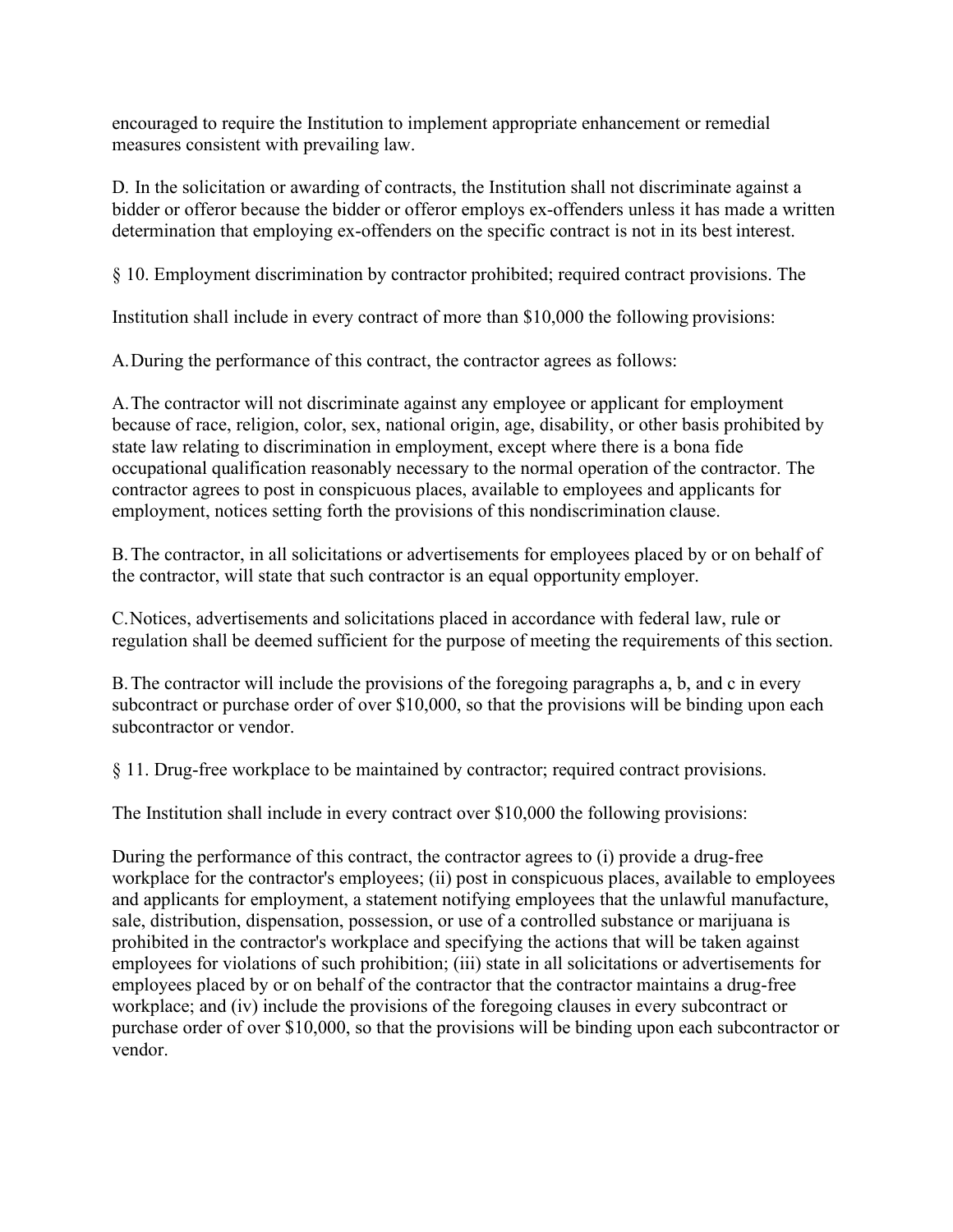For the purposes of this section, "drug-free workplace" means a site for the performance of work done in connection with a specific contract awarded to a contractor in accordance with these Rules, the employees of whom are prohibited from engaging in the unlawful manufacture, sale, distribution, dispensation, possession or use of any controlled substance or marijuana during the performance of the contract.

#### § 12. Use of brand names.

Unless otherwise provided in the Invitation to Bid, the name of a certain brand, make or manufacturer shall not restrict bidders to the specific brand, make or manufacturer named and shall be deemed to convey the general style, type, character, and quality of the article desired. Any article that the Institution in its sole discretion determines to be the equal of that specified, considering quality, workmanship, economy of operation, and suitability for the purpose intended, shall be accepted.

§ 13. Comments concerning specifications.

The Institution shall establish procedures whereby comments concerning specifications or other provisions in Invitations to Bid or Requests for Proposal can be received and considered prior to the time set for receipt of bids or proposals or award of the contract.

§ 14. Prequalification generally; prequalification for construction.

• Prospective contractors may be prequalified for particular types of supplies, services, insurance or construction, and consideration of bids or proposals limited to prequalified contractors. Any prequalification procedure shall be established in writing and sufficiently in advance of its implementation to allow potential contractors a fair opportunity to complete the process.

• Any prequalification of prospective contractors for construction by the Institution shall be pursuant to a prequalification process for construction projects adopted by the Institution. The process shall be consistent with the provisions of this section.

The application form used in such process shall set forth the criteria upon which the qualifications of prospective contractors will be evaluated. The application form shall request of prospective contractors only such information as is appropriate for an objective evaluation of all prospective contractors pursuant to such criteria. The form shall allow the prospective contractor seeking prequalification to request, by checking the appropriate box, that all information voluntarily submitted by the contractor pursuant to this subsection shall be considered a trade secret or proprietary information subject to the provisions of subsection D of § 34 of these Rules.

In all instances in which the Institution requires prequalification of potential contractors for construction projects, advance notice shall be given of the deadline for the submission of prequalification applications. The deadline for submission shall be sufficiently in advance of the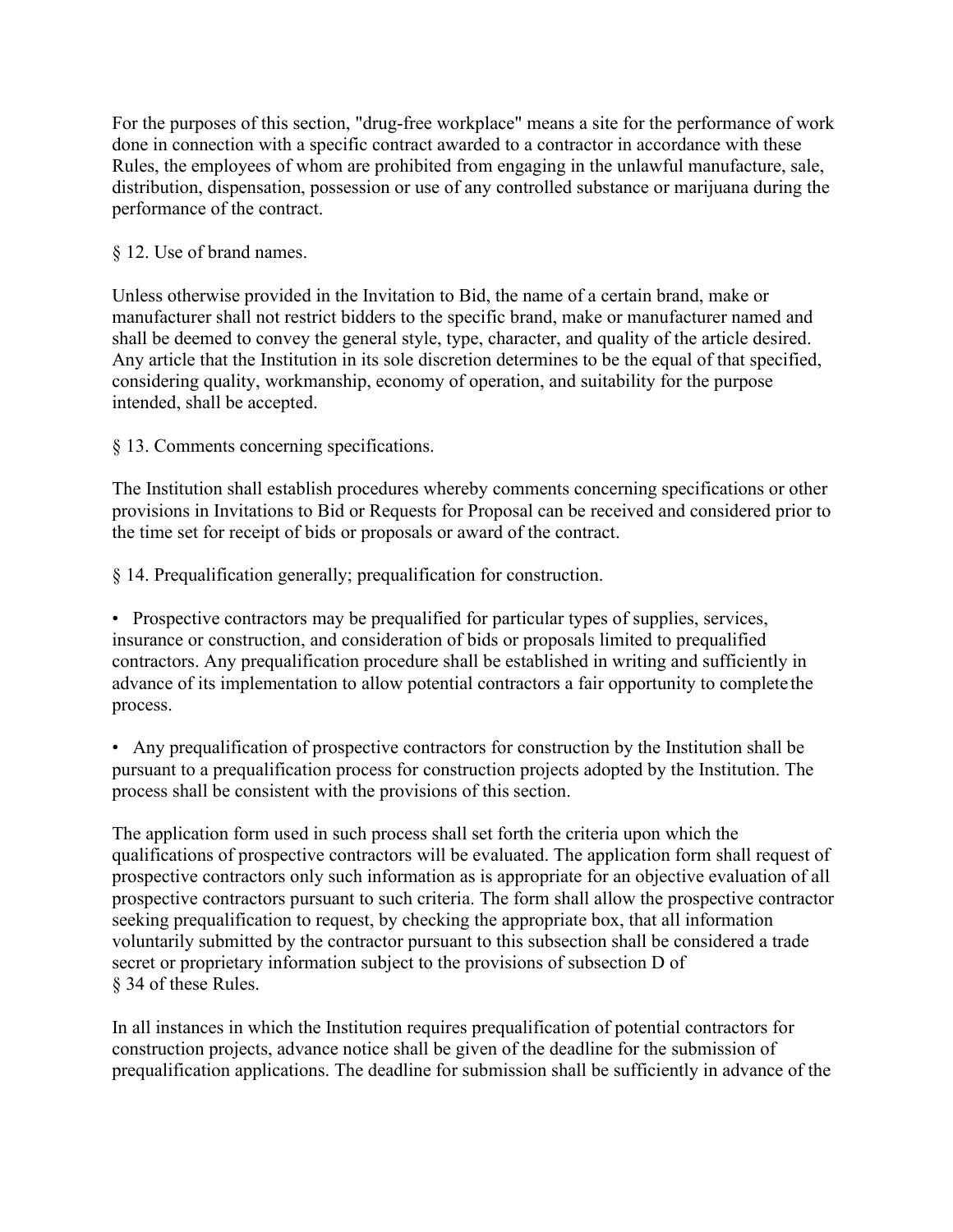date set for the submission of bids for such construction so as to allow the procedures set forth in this subsection to be accomplished.

At least 30 days prior to the date established for submission of bids or proposals under the procurement of the contract for which the prequalification applies, the Institution shall advise in writing each contractor who submitted an application whether that contractor has been prequalified. In the event that a contractor is denied prequalification, the written notification to the contractor shall state the reasons for the denial of prequalification and the factual basis of such reasons.

A decision by the Institution denying prequalification under the provisions of this subsection shall be final and conclusive unless the contractor appeals the decision as provided in § 54 of these Rules.

• The Institution may deny prequalification to any contractor only if the Institution finds one of the following:

• The contractor does not have sufficient financial ability to perform the contract that would result from such procurement. If a bond is required to ensure performance of a contract, evidence that the contractor can acquire a surety bond from a corporation included on the United States Treasury list of acceptable surety corporations in the amount and type required by the Institution shall be sufficient to establish the financial ability of the contractor to perform the contract resulting from such procurement;

• The contractor does not have appropriate experience to perform the construction project in question;

• The contractor or any officer, director or owner thereof has had judgments entered against him within the past 10 years for the breach of contracts for governmental or nongovernmental construction, including, but not limited to, design-build or construction management;

• The contractor has been in substantial noncompliance with the terms and conditions of prior construction contracts with the Institution without good cause. If the Institution has not contracted with a contractor in any prior construction contracts, the Institution may deny prequalification if the contractor has been in substantial noncompliance with the terms and conditions of comparable construction contracts with another public body without good cause. The Institution may not utilize this provision to deny prequalification unless the facts underlying such substantial noncompliance were documented in writing in the prior construction project file and such information relating thereto given to the contractor at that time, with the opportunity to respond;

• The contractor or any officer, director, owner, project manager, procurement manager or chief financial official thereof has been convicted within the past 10 years of a crime related to governmental or nongovernmental construction or contracting, including, but not limited to, a violation of (i) Article 6 (§ 2.2-4367 et seq.) of Chapter 43 of Title 2.2 of the Code of Virginia, (ii) the Virginia Governmental Frauds Act  $(\S 18.2-498.1$  et seq.) of the Code of Virginia, (iii)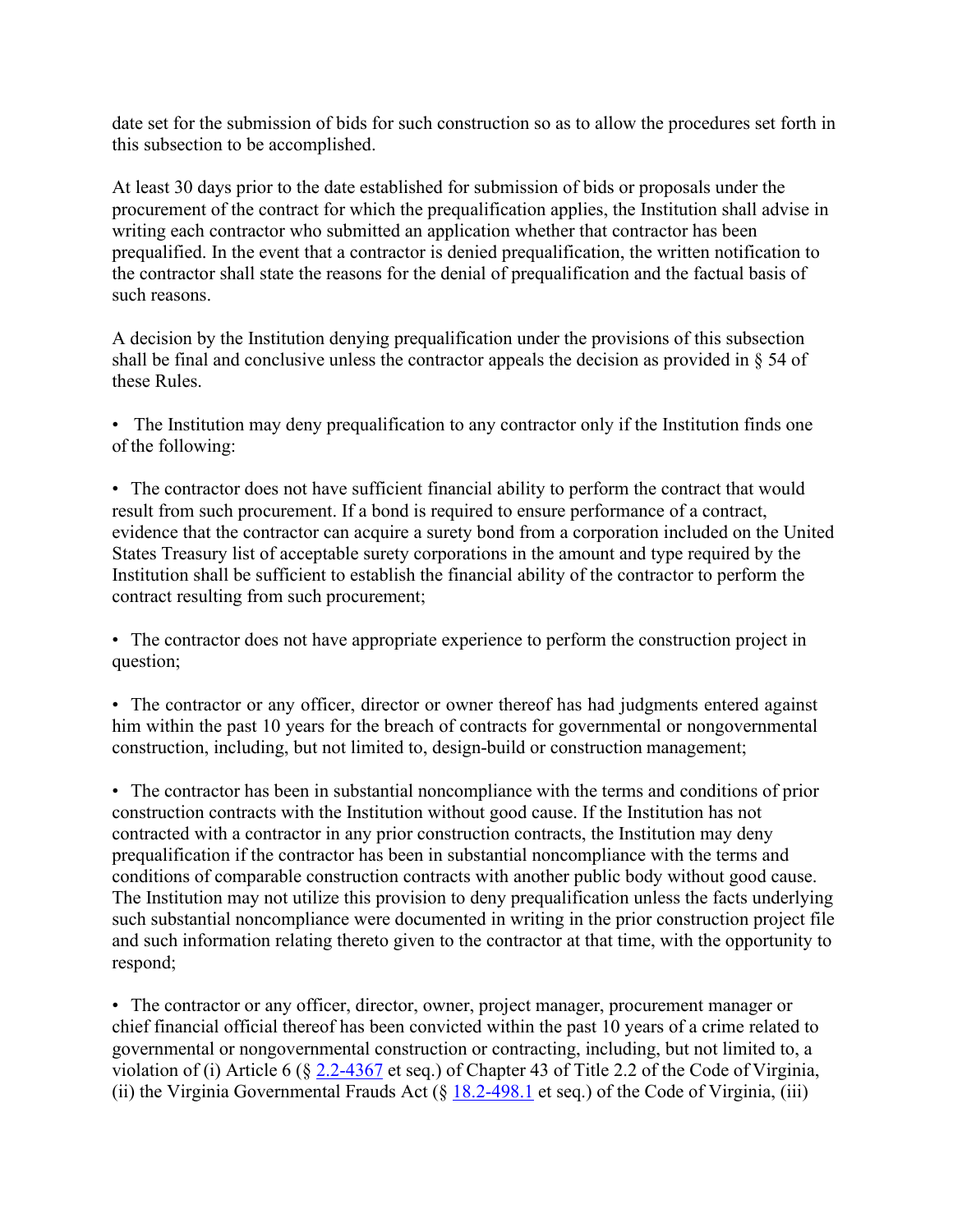Chapter 4.2 (§ 59.1-68.6 et seq.) of Title 59.1 of the Code of Virginia, or (iv) any substantially similar law of the United States or another state;

• The contractor or any officer, director or owner thereof is currently debarred pursuant to an established debarment procedure from bidding or contracting by any public body, agency of another state or agency of the federal government;

• The contractor failed to provide to the Institution in a timely manner any information requested by the Institution relevant to subdivisions 1 through 6 of this subsection.

§ 15. Negotiation with lowest responsible bidder.

Unless canceled or rejected, a responsive bid from the lowest responsible bidder shall be accepted as submitted, except that if the bid from the lowest responsible bidder exceeds available funds, the Institution may negotiate with the apparent low bidder to obtain a contract price within available funds. However, the negotiation may be undertaken only under conditions and procedures described in writing and approved by the Institution prior to issuance of the Invitation to Bid and summarized therein.

§ 16. Cancellation, rejection of bids; waiver of informalities.

• An Invitation to Bid, a Request for Proposal, any other solicitation, or any and all bids or proposals, may be canceled or rejected. The reasons for cancellation or rejection shall be made part of the contract file. The Institution shall not cancel or reject an Invitation to Bid, a Request for Proposal, any other solicitation, bid or proposal pursuant to this section solely to avoid awarding a contract to a particular responsive and responsible bidder or offeror.

• The Institution may waive informalities in bids.

§ 17. Exclusion of insurance bids prohibited.

Notwithstanding any other provision of law, no insurer licensed to transact the business of insurance in the Commonwealth or approved to issue surplus lines insurance in the Commonwealth shall be excluded from presenting an insurance bid proposal to the Institution in response to a request for proposal or an invitation to bid. Nothing in this section shall preclude the Institution from debarring a prospective insurer pursuant to  $\S$  18.

#### § 18. Debarment.

Prospective contractors may be debarred from contracting for particular types of supplies, services, insurance or construction, for specified periods of time. Any debarment procedure shall be established in writing by the Institution. Any debarment procedure may provide for debarment on the basis of a contractor's unsatisfactory performance for the Institution.

§ 19. Purchase programs for recycled goods; Institution responsibilities.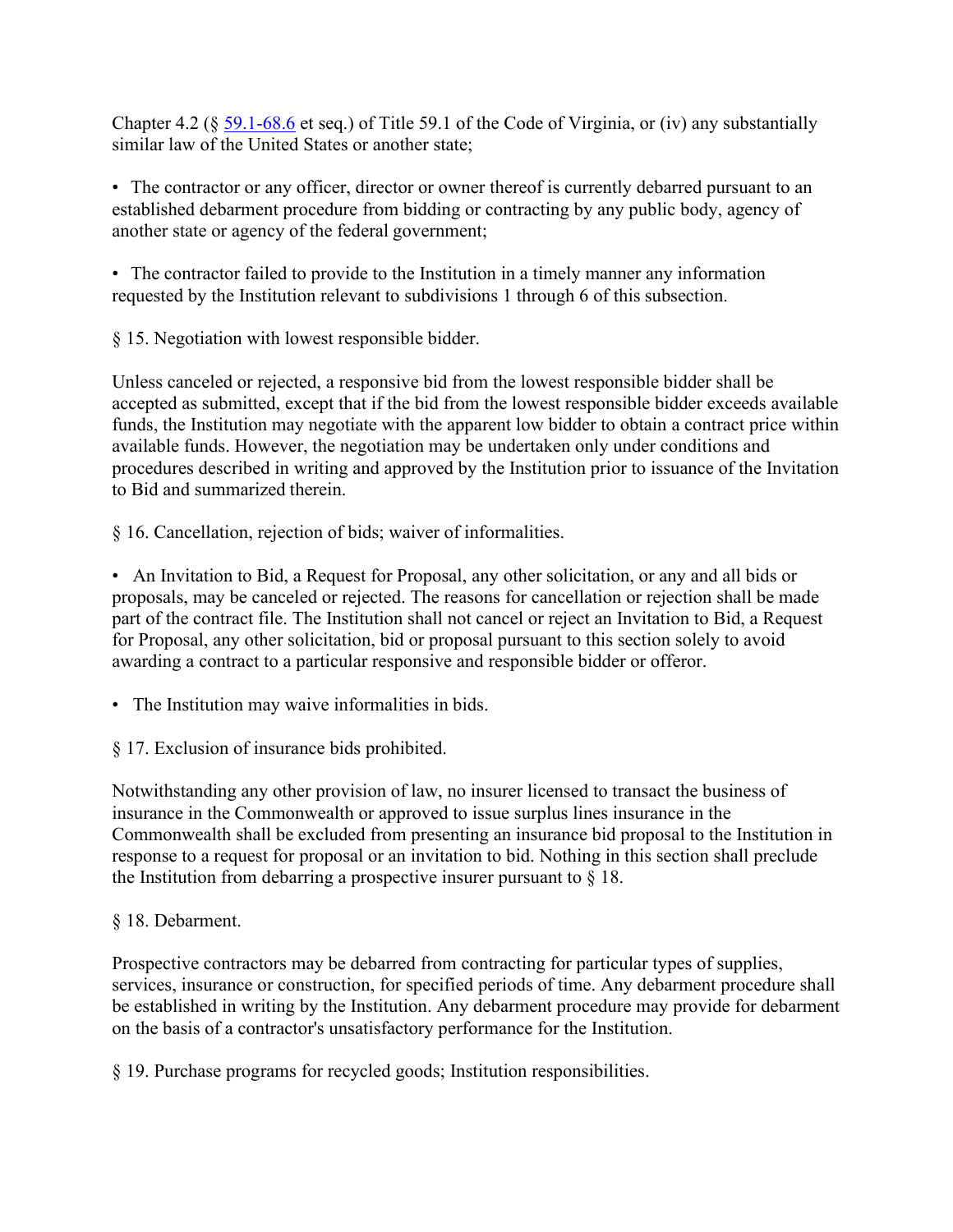A. The Institution may implement a purchase program for recycled goods and may coordinate its efforts so as to achieve the goals and objectives set forth in §§ 10.1-1425.6, 10.1-1425.7, and 10.1-1425.8 of the Code of Virginia, and §§ 20 and 22 of these Rules.

B. The Department of Environmental Quality, with advice from the Virginia Recycling Markets Development Council, shall advise the Institution concerning the designation of recycled goods.

§ 20. Preference for Virginia products with recycled content and for Virginia firms.

A. In the case of a tie bid, preference shall be given to goods produced in Virginia and goods or services or construction provided by Virginia persons, firms or corporations; otherwise the tie shall be decided by lot.

B. Whenever any bidder is a resident of any other state and such state under its laws allows a resident contractor of that state a preference, a like preference may be allowed by the Institution to the lowest responsive and responsible bidder who is a resident of Virginia.

C. Notwithstanding the provisions of subsections A and B, in the case of a tie bid in instances where goods are being offered, and existing price preferences have already been taken into account, preference shall be given to the bidder whose goods contain the greatest amount of recycled content.

§ 21. Preference for Virginia coal used in the Institution.

In determining the award of any contract for coal to be purchased for use in the Institution with state funds, the Institution shall procure using competitive sealed bidding and shall award to the lowest responsive and responsible bidder offering coal mined in Virginia so long as its bid price is not more than 4 percent greater than the bid price of the lowest responsive and responsible bidder offering coal mined elsewhere.

§ 22. Preference for recycled paper and paper products used by the Institution.

**A.**In determining the award of any contract for paper and paper products to be purchased for use by the Institution, it shall competitively procure recycled paper and paper products of a quality suitable for the purpose intended, so long as the price is not more than 10 percent greater than the price of the lowest responsive and responsible bidder or offeror offering a product that does not qualify under subsection B.

**B.**For purposes of this section, recycled paper and paper products means any paper or paper products meeting the EPA Recommended Content Standards as defined in 40 C.F.R. Part 247.

§ 23. Withdrawal of bid due to error.

**A.**A bidder for a public construction contract, other than a contract for construction or maintenance of public highways, may withdraw his bid from consideration if the price bid was substantially lower than the other bids due solely to a mistake in the bid, provided the bid was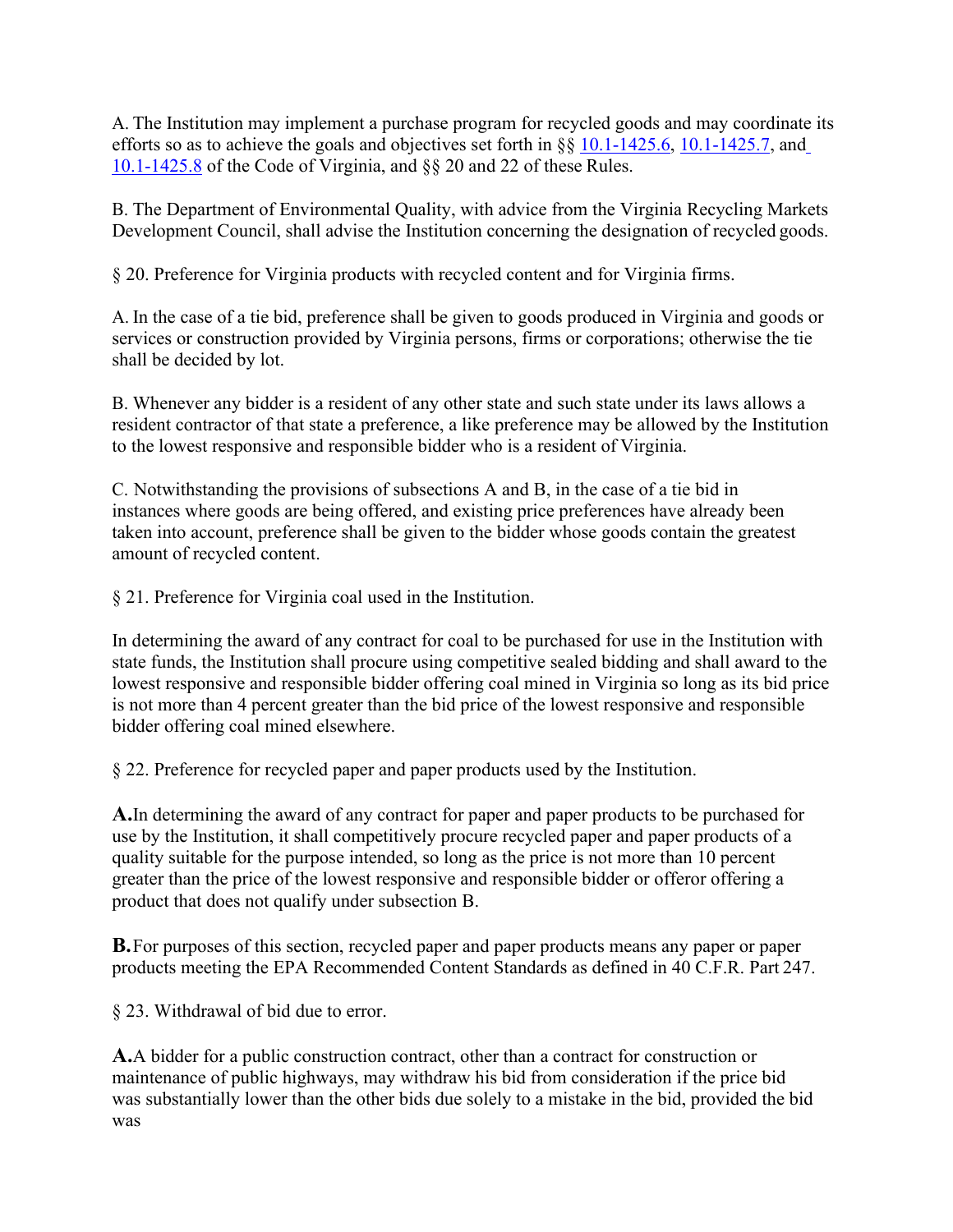submitted in good faith, and the mistake was a clerical mistake as opposed to a judgment mistake, and was actually due to an unintentional arithmetic error or an unintentional omission of a quantity of work, labor or material made directly in the compilation of a bid, which unintentional arithmetic error or unintentional omission can be clearly shown by objective evidence drawn from inspection of original work papers, documents and materials used in the preparation of the bid sought to be withdrawn.

If a bid contains both clerical and judgment mistakes, a bidder may withdraw his bid from consideration if the price bid would have been substantially lower than the other bids due solely to the clerical mistake, that was an unintentional arithmetic error or an unintentional omission of a quantity of work, labor or material made directly in the compilation of a bid that shall be clearly shown by objective evidence drawn from inspection of original work papers, documents and materials used in the preparation of the bid sought to be withdrawn.

One of the following procedures for withdrawal of a bid shall be selected by the Institution and stated in the advertisement for bids: (i) the bidder shall give notice in writing of his claim of right to withdraw his bid within two business days after the conclusion of the bid opening procedure and shall submit original work papers with such notice; or (ii) the bidder shall submit to the Institution or designated official his original work papers, documents and materials used in the preparation of the bid within one day after the date fixed for submission of bids. The work papers shall be delivered by the bidder in person or by registered mail at or prior to the time fixed for the opening of bids. In either instance, the work papers, documents and materials may be considered as trade secrets or proprietary information subject to the conditions of subsection F of § 34 of these Rules. The bids shall be opened one day following the time fixed by the Institution for the submission of bids. Thereafter, the bidder shall have two hours after the opening of bids within which to claim in writing any mistake as defined herein and withdraw his bid. The contract shall not be awarded by the Institution until the two-hour period has elapsed. The mistake shall be proved only from the original work papers, documents and materials delivered as required herein.

**B.**The Institution may establish procedures for the withdrawal of bids for other than construction contracts.

**C.**No bid shall be withdrawn under this section when the result would be the awarding of the contract on another bid of the same bidder or of another bidder in which the ownership ofthe withdrawing bidder is more than 5 percent.

**D.**If a bid is withdrawn in accordance with this section, the lowest remaining bid shall be deemed to be the low bid.

**E.**No bidder who is permitted to withdraw a bid shall, for compensation, supply any material or labor to or perform any subcontract or other work agreement for the person or firm to whom the contract is awarded or otherwise benefit, directly or indirectly, from the performance of the project for which the withdrawn bid was submitted.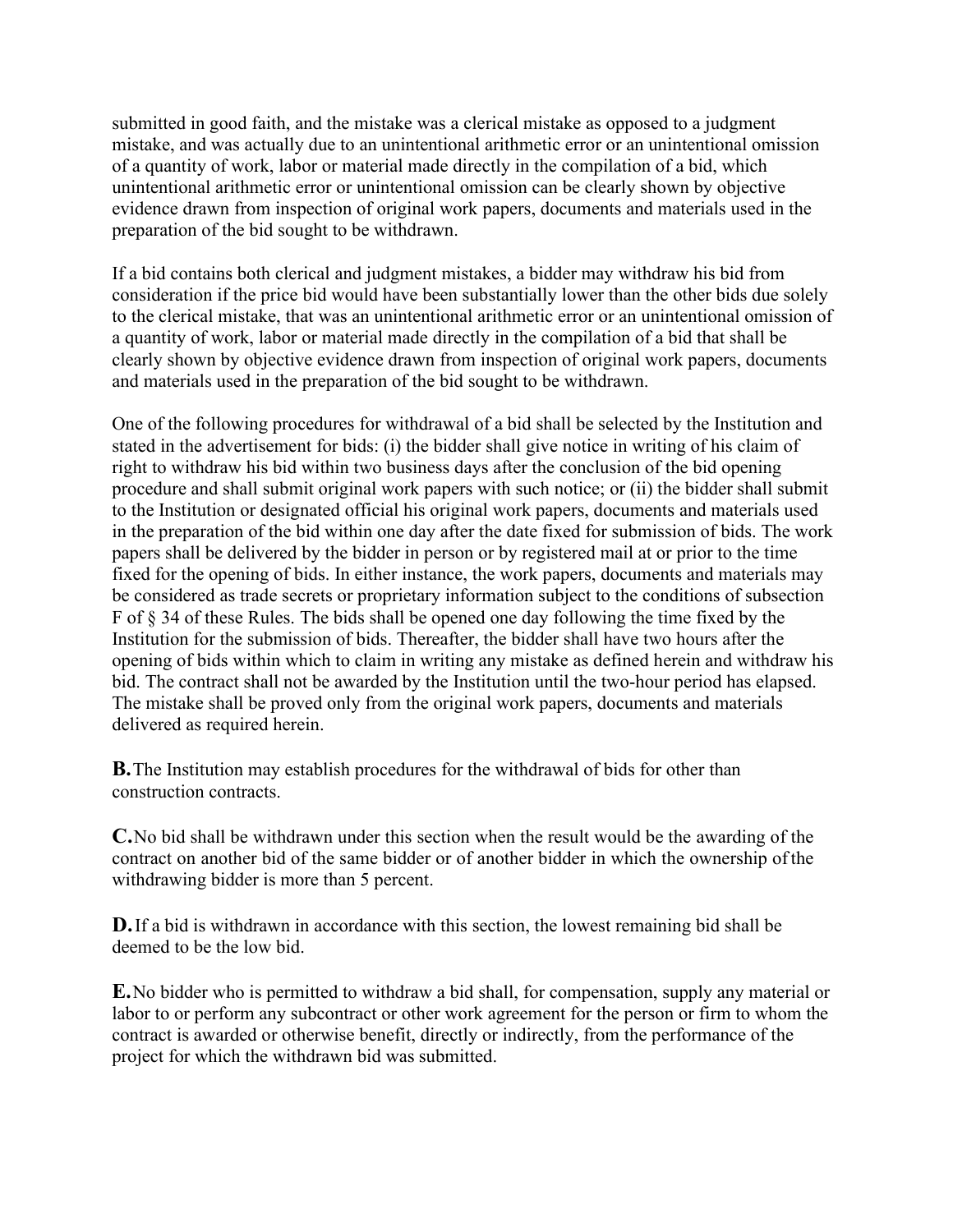**F.**If the Institution denies the withdrawal of a bid under the provisions of this section, it shall notify the bidder in writing stating the reasons for its decision and award the contract to such bidder at the bid price, provided such bidder is a responsible and responsive bidder.

§ 24. Contract Pricing Arrangements.

**a.** Public contracts may be awarded on a fixed price or cost reimbursement basis, or on any other basis that is not prohibited by these Rules.

**b.** Except in case of emergency affecting the public health, safety or welfare, no public contract shall be awarded on the basis of cost plus a percentage of cost.

**c.** A policy or contract of insurance or prepaid coverage having a premium computed on the basis of claims paid or incurred, plus the insurance carrier's administrative costs and retention stated in whole or part as a percentage of such claims, shall not be prohibited by this section.

§ 25. Workers' compensation requirements for construction contractors and subcontractors.

**a.** No contractor shall perform any work on a construction project of the Institution unless he (i) has obtained, and continues to maintain for the duration of the work, workers' compensation coverage required pursuant to the provisions of Chapter 8 (§ 65.2-800 et seq.) of Title 65.2 of the Code of Virginia, and (ii) provides prior to the award of contract, on a form furnished by the Institution, evidence of such coverage.

**b.** The Department of General Services shall provide the form to the Institution. Failure of the Institution to provide the form prior to the award of contract shall waive the requirements of clause (ii) of subsection A.

**c.** No subcontractor shall perform any work on a construction project of the Institution unless he has obtained, and continues to maintain for the duration of such work, workers' compensation coverage required pursuant to the provisions of Chapter 8 (§ 65.2-800 et seq.) of Title 65.2 of the Code of Virginia.

§ 26. Retainage on construction contracts.

**A.**In any contract issued by the Institution for construction that provides for progress payments in installments based upon an estimated percentage of completion, the contractor shall be paid at least 95 percent of the earned sum when payment is due, with no more than 5 percent being retained to ensure faithful performance of the contract. All amounts withheld may be included in the final payment.

**B.**Any subcontract for a public project that provides for similar progress payments shall be subject to the provisions of this section.

§ 27. Public construction contract provisions barring damages for unreasonable delays declared void.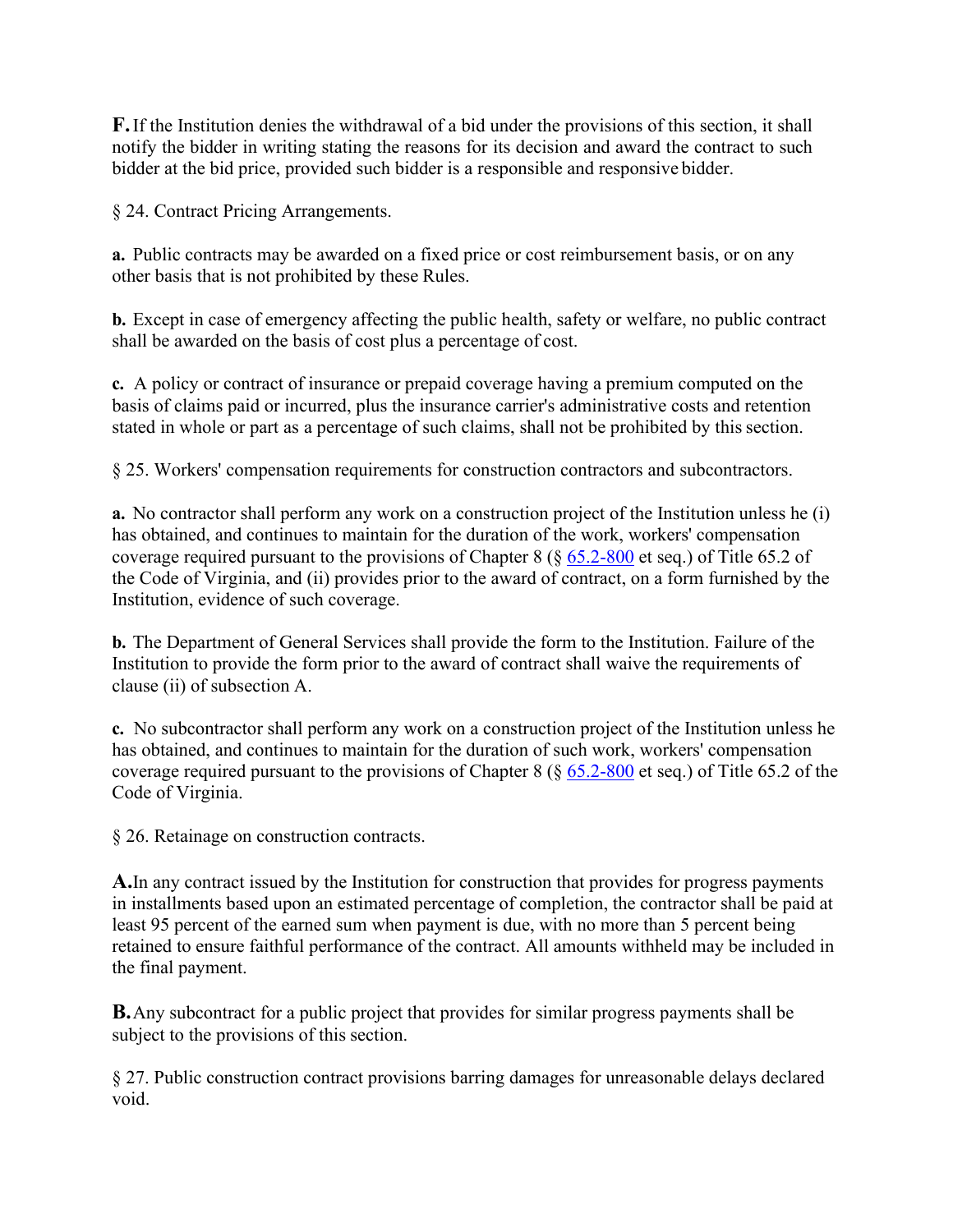(a) Any provision contained in any public construction contract of the Institution that purports to waive, release, or extinguish the rights of a contractor to recover costs or damages for unreasonable delay in performing such contract, either on his behalf or on behalf of his subcontractor if and to the extent the delay is caused by acts or omissions of the Institution, its agents or employees and due to causes within their control shall be void and unenforceable as against public policy.

(b) Subsection A shall not be construed to render void any provision of a public construction contract awarded by the Institution that:

• Allows the recovery of that portion of delay costs caused by the acts or omissions of the contractor, or its subcontractors, agents or employees;

- Requires notice of any delay by the party claiming the delay;
- Provides for liquidated damages for delay; or
- Provides for arbitration or any other procedure designed to settle contract disputes.

(c) A contractor making a claim against the Institution for costs or damages due to the alleged delaying of the contractor in the performance of its work under any public constructioncontract of the Institution shall be liable to the Institution and shall pay it for a percentage of all costs incurred by the Institution in investigating, analyzing, negotiating, litigating and arbitrating the claim, which percentage shall be equal to the percentage of the contractor's total delay claim that is determined through litigation or arbitration to be false or to have no basis in law or in fact.

(d) If the Institution denies a contractor's claim for costs or damages due to the alleged delaying of the contractor in the performance of work under any public construction contract for the Institution, it shall be liable to and shall pay such contractor a percentage of all costs incurred by the contractor to investigate, analyze, negotiate, litigate and arbitrate the claim. The percentage paid by the Institution shall be equal to the percentage of the contractor's total delay claim for which the Institution's denial is determined through litigation or arbitration to have been made in bad faith.

#### § 28. Bid bonds.

**A.**Except in cases of emergency, all bids or proposals for construction contracts in excess of \$1 million shall be accompanied by a bid bond from a surety company selected by the bidder that is authorized to do business in Virginia, as a guarantee that if the contract is awarded to the bidder, he will enter into the contract for the work mentioned in the bid. The amount of the bid bond shall not exceed 5 percent of the amount bid.

**B.**No forfeiture under a bid bond shall exceed the lesser of (i) the difference between the bid for which the bond was written and the next low bid, or (ii) the face amount of the bid bond.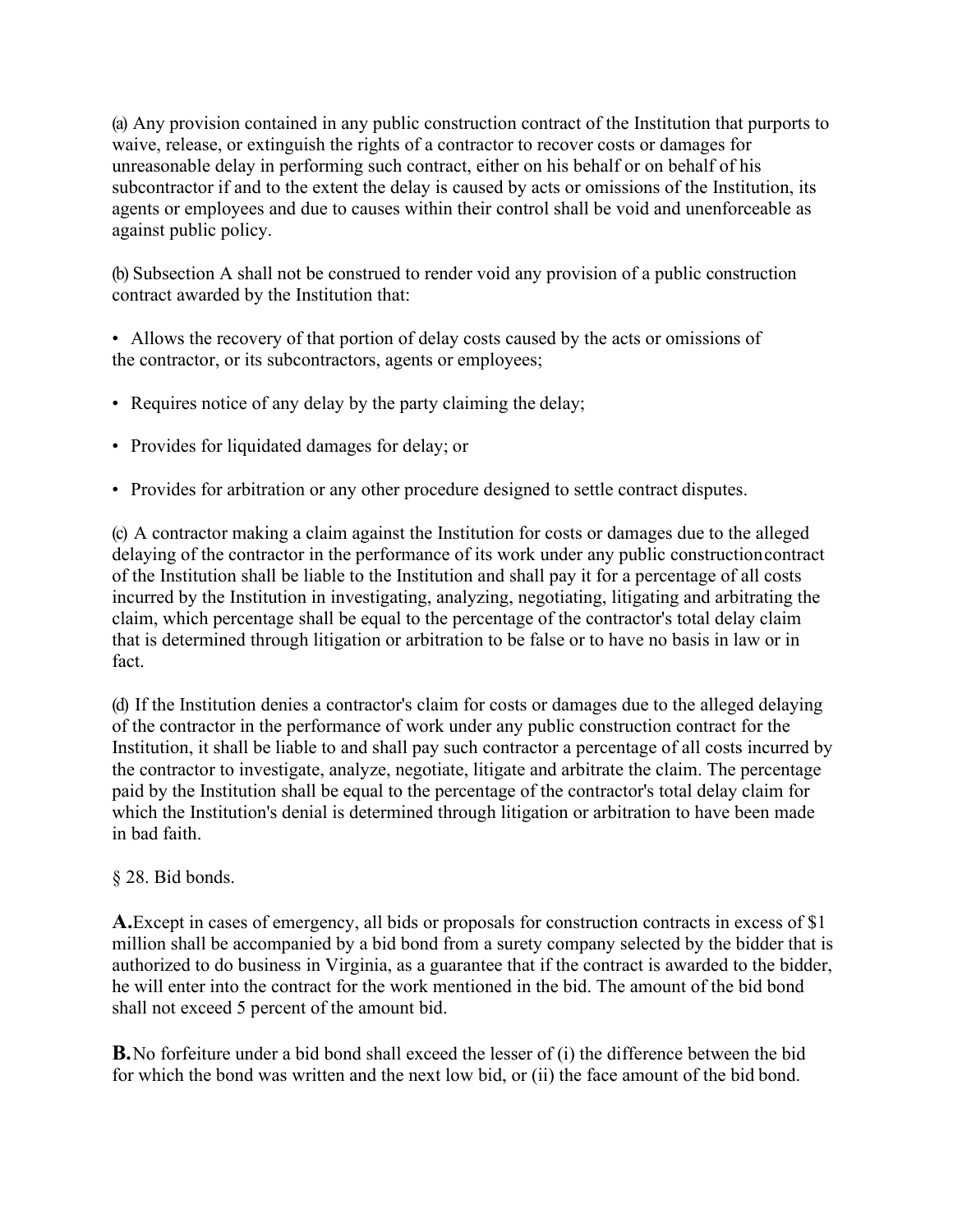**C.**Nothing in this section shall preclude the Institution from requiring bid bonds to accompany bids or proposals for construction contracts anticipated to be less than \$1 million.

§ 29. Performance and payment bonds.

**A.**Upon the award by the Institution of any (i) public construction contract exceeding \$1 million awarded to any prime contractor or (ii) public construction contract exceeding \$1 million awarded to any prime contractor requiring the performance of labor or the furnishing of materials for buildings, structures or other improvements to real property owned by the Institution, the contractor shall furnish to the Institution the following bonds:

• Except for transportation-related projects, a performance bond in the sum of the contract amount conditioned upon the faithful performance of the contract in strict conformity with the plans, specifications and conditions of the contract. For transportation-related projects, such bond shall be in a form and amount satisfactory to the Institution.

• A payment bond in the sum of the contract amount. The bond shall be for the protection of claimants who have and fulfill contracts to supply labor or materials to the prime contractor to whom the contract was awarded, or to any subcontractors, in furtherance of the work provided for in the contract, and shall be conditioned upon the prompt payment for all materials furnished or labor supplied or performed in the furtherance of the work.

"Labor or materials" shall include public utility services and reasonable rentals of equipment, but only for periods when the equipment rented is actually used at the site.

**B.** Each of the bonds shall be executed by one or more surety companies selected by the contractor that are authorized to do business in Virginia.

**C.** The bonds shall be payable to the Commonwealth of Virginia naming also the Institution.

**D.** Each of the bonds shall be filed with the Institution, or a designated office or official thereof.

**E.** Nothing in this section shall preclude the Institution from requiring payment or performance bonds for construction contracts below \$1 million.

**F.** Nothing in this section shall preclude the contractor from requiring each subcontractor to furnish a payment bond with surety thereon in the sum of the full amount of the contract with such subcontractor conditioned upon the payment to all persons who have and fulfill contracts that are directly with the subcontractor for performing labor and furnishing materials in the prosecution of the work provided for in the subcontract.

§ 30. Alternative forms of security.

**A.**In lieu of a bid, payment, or performance bond, a bidder may furnish a certified check or cash escrow in the face amount required for the bond.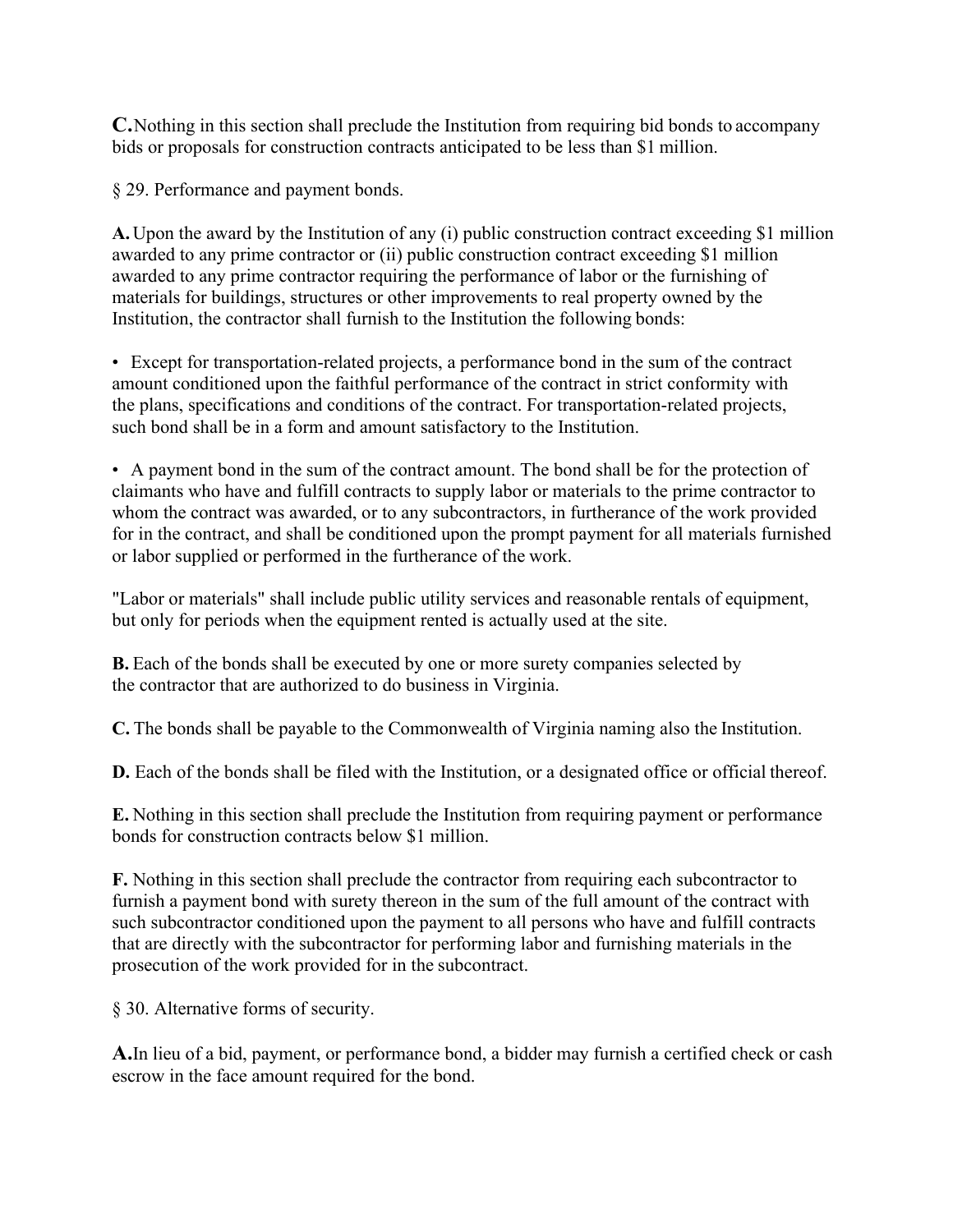**B.**If approved by the Institution's General Counsel or his equivalent, a bidder may furnish to the Institution a personal bond, property bond, or bank or savings institution's letter of credit on certain designated funds in the face amount required for the bid, payment or performance bond. Approval shall be granted only upon a determination that the alternative form of security proffered affords protection to the Institution equivalent to a corporate surety's bond.

§ 31. Bonds on other than construction contracts.

The Institution may require bid, payment, or performance bonds for contracts for goods or services if provided in the Invitation to Bid or Request for Proposal.

§ 32. Action on performance bond.

No action against the surety on a performance bond shall be brought by the Institution unless brought within one year after (i) completion of the contract, including the expiration of all warranties and guarantees, or (ii) discovery of the defect or breach of warranty that gave rise to the action.

§ 33. Actions on payment bonds; waiver of right to sue.

**1.** Subject to the provisions of subsection B, any claimant who has performed labor or furnished material in accordance with the contract documents in furtherance of the work provided in any contract for which a payment bond has been given, and who has not been paid in full before the expiration of 90 days after the day on which the claimant performed the last of the labor or furnished the last of the materials for which he claims payment, may bring an action on the payment bond to recover any amount due him for the labor or material. The obligee named in the bond need not be named a party to the action.

**2.** Any claimant who has a direct contractual relationship with any subcontractor but who has no contractual relationship, express or implied, with the contractor, may bring an action on the contractor's payment bond only if he has given written notice to the contractor within 180 days from the day on which the claimant performed the last of the labor or furnished the last of the materials for which he claims payment, stating with substantial accuracy the amount claimed and the name of the person for whom the work was performed or to whom the material was furnished. Notice to the contractor shall be served by registered or certified mail, postage prepaid, in an envelope addressed to such contractor at any place where his office is regularly maintained for the transaction of business. Claims for sums withheld as retainages with respect to labor performed or materials furnished, shall not be subject to the time limitations stated in this subsection.

**3.** Any action on a payment bond shall be brought within one year after the day on which the person bringing such action last performed labor or last furnished or supplied materials.

**4.** Any waiver of the right to sue on the payment bond required by this section shall be void unless it is in writing, signed by the person whose right is waived, and executed after such person has performed labor or furnished material in accordance with the contractdocuments.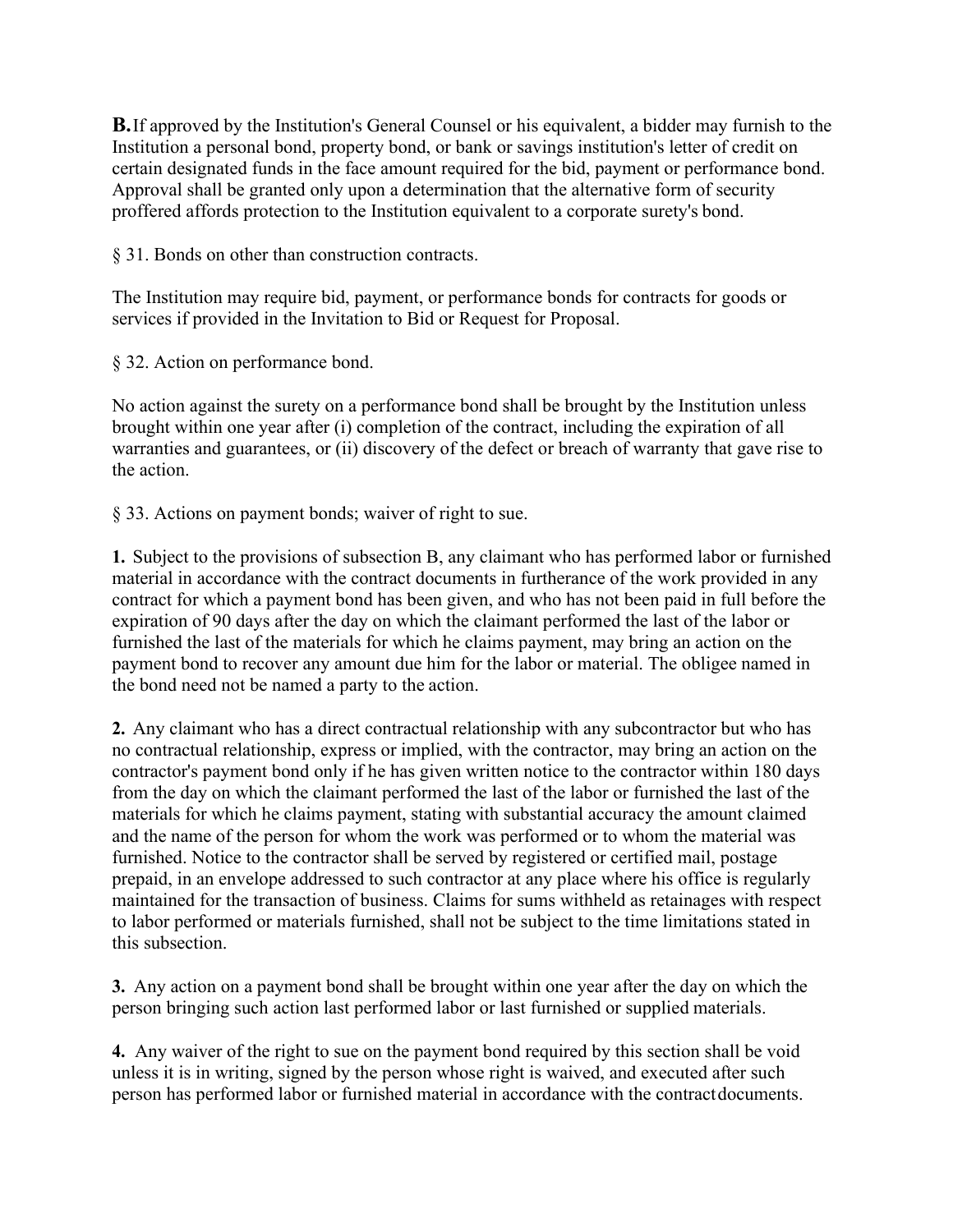§ 34. Public inspection of certain records.

**1.** Except as provided in this section, all proceedings, records, contracts and other public records relating to procurement transactions shall be open to the inspection of any citizen, or any interested person, firm or corporation, in accordance with the Virginia Freedom of Information Act  $(\S$  2.2-3700 et seq.).

**2.** Cost estimates relating to a proposed procurement transaction prepared by or for the Institution shall not be open to public inspection.

**3.** Any competitive sealed bidding bidder, upon request, shall be afforded the opportunity to inspect bid records within a reasonable time after the opening of all bids but prior to award, except in the event that the Institution decides not to accept any of the bids and to reopen the contract. Otherwise, bid records shall be open to public inspection only after award of the contract.

**4.** Any competitive negotiation offeror, upon request, shall be afforded the opportunity to inspect proposal records within a reasonable time after the evaluation and negotiations of proposals are completed but prior to award, except in the event that the Institution decides not to accept any of the proposals and to reopen the contract. Otherwise, proposal records shall be open to public inspection only after award of the contract.

**5.** Any inspection of procurement transaction records under this section shall be subject to reasonable restrictions to ensure the security and integrity of the records.

**6.** Trade secrets or proprietary information submitted by a bidder, offeror or contractor in connection with a procurement transaction or prequalification application submitted pursuant to subsection B of § 14 shall not be subject to the Virginia Freedom of Information Act (§ 2.2-3700 et seq.); however, the bidder, offeror or contractor shall (i) invoke the protections of this section prior to or upon submission of the data or other materials, (ii) identify the data or other materials to be protected, and (iii) state the reasons why protection is necessary.

§ 35. Exemption for certain transactions.

**A.** The provisions of these Rules shall not apply to:

**A.** The selection of services related to the management and investment of the Institution's endowment funds, endowment income, or gifts pursuant to  $\S 23$ -76.1. However, selection of these services shall be governed by the Uniform Management of Institutional Funds Act (§ 55- 268.1 et seq.) as required by § 23-76.1.

**B.** The purchase of items for resale at retail bookstores and similar retail outlets operated by the Institution. However, such purchase procedures shall provide for competition where practicable.

**C.** Procurement of any construction or planning and design services for construction by the Institution when (i) the planning, design or construction is \$50,000 or less or (ii) the Institution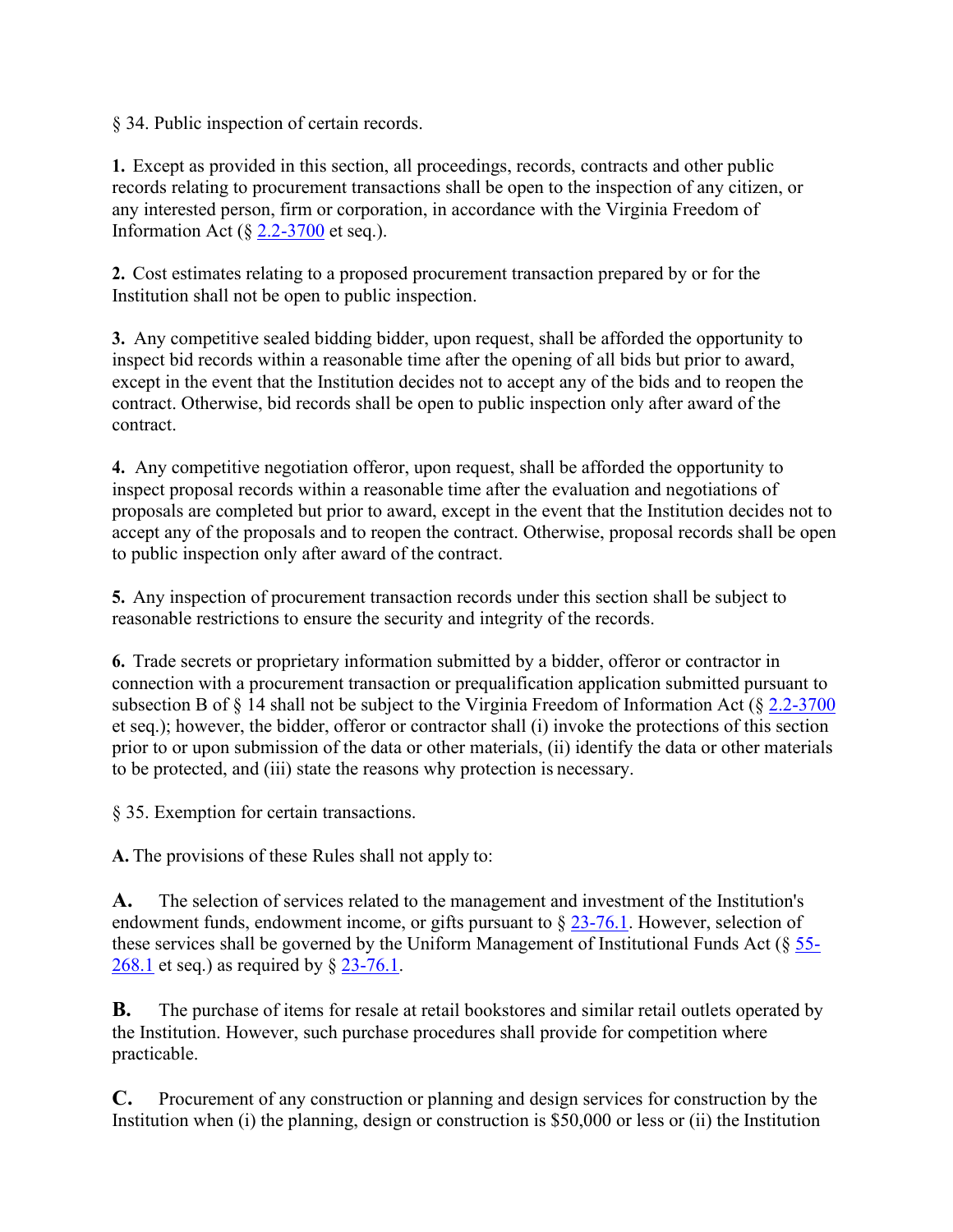is obligated to conform to procurement procedures that are established by federal statutes or regulations, whether or not those federal procedures are in conformance with the provisions of these Rules.

**D.** The purchase of goods and services by the Institution when such purchases are made under a remedial plan established by the Governor pursuant to subsection C of § 9 of these Rules.

**B.** Where a procurement transaction involves the expenditure of federal assistance or contract funds, the receipt of which is conditioned upon compliance with mandatory requirements in federal laws or regulations not in conformance with the provisions of these Rules, the Institution may comply with such federal requirements, notwithstanding the provisions of these Rules, only upon the written determination of the Institution's President or his designee that acceptance of the grant or contract funds under the applicable conditions is in the public interest. Such determination shall state the specific provision of these Rules in conflict with the conditions of the grant or contract.

§ 36. Permitted contracts with certain religious organizations; purpose; limitations.

(a)The Opportunity Reconciliation Act of 1996, P.L. 104-193, authorizes public bodies to enter into contracts with faith-based organizations for the purposes described in this section on the same basis as any other nongovernmental source without impairing the religious character of such organization, and without diminishing the religious freedom of the beneficiaries of assistance provided under this section.

(b)For the purposes of this section, "faith-based organization" means a religious organization that is or applies to be a contractor to provide goods or services for programs funded by the block grant provided pursuant to the Personal Responsibility and Work Opportunity Reconciliation Act of 1996, P.L. 104-193.

(c)The Institution, in procuring goods or services, or in making disbursements pursuant to this section, shall not (i) discriminate against a faith-based organization on the basis of the organization's religious character or (ii) impose conditions that (a) restrict the religious character of the faith-based organization, except as provided in subsection F, or (b) impair, diminish, or discourage the exercise of religious freedom by the recipients of such goods, services, or disbursements.

(d)The Institution shall ensure that all invitations to bid, requests for proposals, contracts, and purchase orders prominently display a nondiscrimination statement indicating that it does not discriminate against faith-based organizations.

(e)A faith-based organization contracting with the Institution (i) shall not discriminate against any recipient of goods, services, or disbursements made pursuant to a contract authorized by this section on the basis of the recipient's religion, religious belief, refusal to participate in a religious practice, or on the basis of race, age, color, gender or national origin and (ii) shall be subject to the same rules as other organizations that contract with public bodies to account for the use of the funds provided; however, if the faith-based organization segregates public funds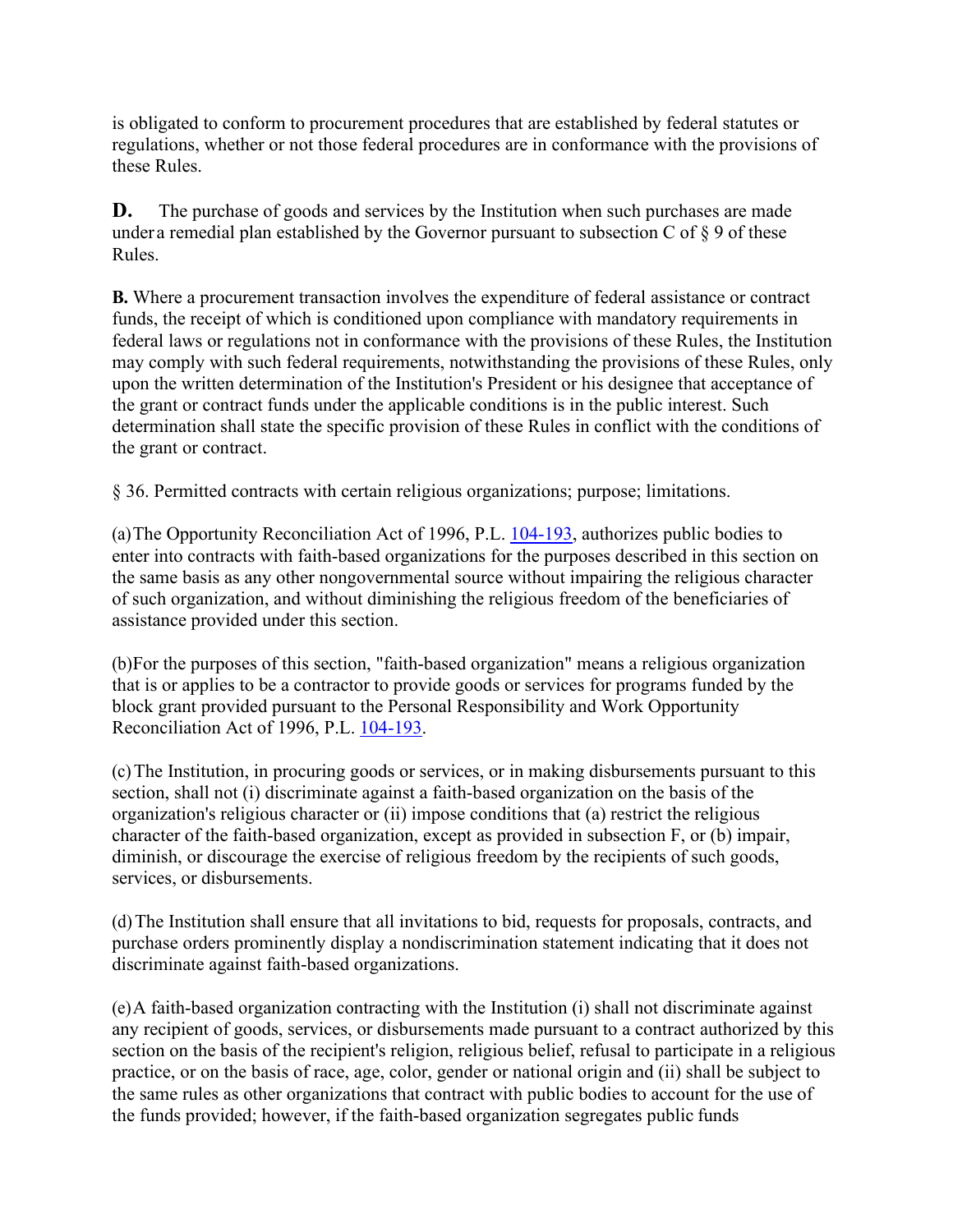into separate accounts, only the accounts and programs funded with public funds shall be subject to audit by the Institution. Nothing in clause (ii) shall be construed to supersede or otherwise override any other applicable state law.

(f) Consistent with the Personal Responsibility and Work Opportunity Reconciliation Act of 1996, P.L. 104-193, funds provided for expenditure pursuant to contracts with public bodies shall not be spent for sectarian worship, instruction, or proselytizing; however, this prohibition shall not apply to expenditures pursuant to contracts, if any, for the services of chaplains.

 $(g)$ Nothing in this section shall be construed as barring or prohibiting a faith-based organization from any opportunity to make a bid or proposal or contract on the grounds that the faith-based organization has exercised the right, as expressed in 42 U.S.C. (§ 2000e-1 et seq.), to employ persons of a particular religion.

(h)If an individual, who applies for or receives goods, services, or disbursements provided pursuant to a contract between the Institution and a faith-based organization, objects to the religious character of the faith-based organization from which the individual receives or would receive the goods, services, or disbursements, the Institution shall offer the individual, within a reasonable period of time after the date of his objection, access to equivalent goods, services, or disbursements from an alternative provider.

The Institution shall provide to each individual who applies for or receives goods, services, or disbursements provided pursuant to a contract between the Institution and a faith-based organization a notice in bold face type that states: "Neither the Institution's selection of a charitable or faith-based provider of services nor the expenditure of funds under this contract is an endorsement of the provider's charitable or religious character, practices, or expression. No provider of services may discriminate against you on the basis of religion, a religious belief, or your refusal to actively participate in a religious practice. If you object to a particular provider because of its religious character, you may request assignment to a different provider. If you believe that your rights have been violated, please discuss the complaint with your provider or notify the appropriate person as indicated in this form."

§ 37. Exemptions from competition for certain transactions.

The Institution may enter into contracts without competition, as that term is described in subsections A through J of § 5 (Methods of procurement) of these Rules, for:

**A.** The purchase of goods or services that are produced or performed by or related to:

(1)Persons, or in schools or workshops, under the supervision of the Virginia Department for the Blind and Vision Impaired;

(2)Nonprofit sheltered workshops or other nonprofit organizations that offer transitional or supported employment services serving the handicapped;

(3) Private educational institutions; or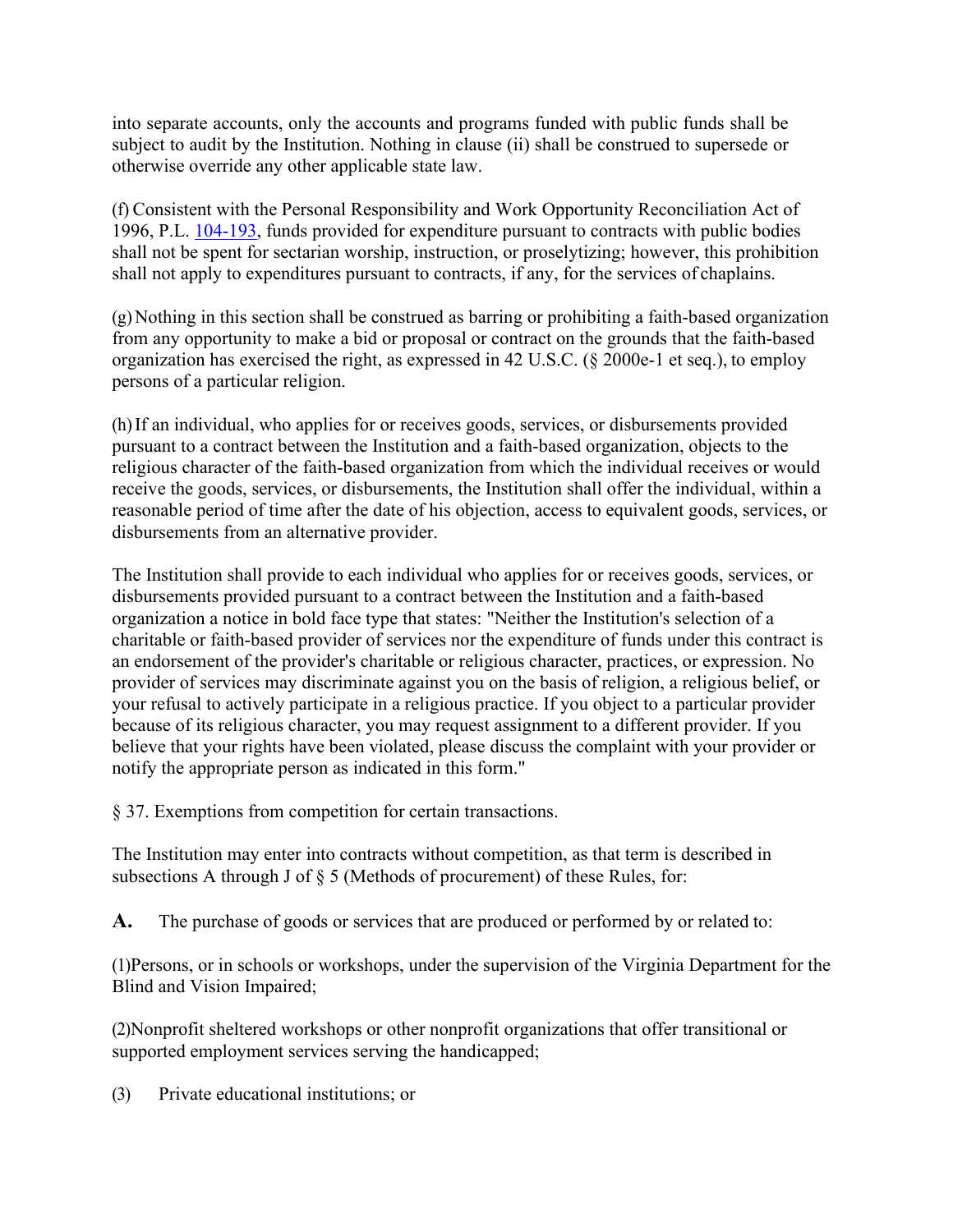(4)Other public educational institutions.

**B.** Speakers and performing artists;

**C.** Memberships and Association dues;

**D.** Sponsored research grant sub-awards and contract sub-awards, not to include the purchase of goods or services by the Institution;

**E.** Group travel in foreign countries;

**F.**Conference facilities and services;

**G.** Participation in intercollegiate athletic tournaments and events including team travel and lodging, registration and tournament fees;

**H.** Royalties; or

**I.** The purchase of legal services, provided that the Office of the Attorney General has been consulted, or expert witnesses or other services associated with litigation or regulatory proceedings.

§ 38. Exemptions from competitive sealed bidding and competitive negotiation for certain transactions; limitations.

The Institution may enter into contracts for insurance or electric utility service without competitive sealed bidding or competitive negotiation if purchased through an association of which the Institution is a member if the association was formed and is maintained for the purpose of promoting the interest and welfare of and developing close relationships with similar public bodies, provided such association has procured the insurance or electric utility services by use of competitive principles and provided that the Institution has made a determination in advance after reasonable notice to the public and set forth in writing that competitive sealed bidding and competitive negotiation are not fiscally advantageous to the public. The writing shall document the basis for this determination.

#### § 39. Definitions.

As used in §§ 39 through 46, unless the context requires a different meaning:

"Contractor" means the entity that has a direct contract with the Institution.

"Debtor" means any individual, business, or group having a delinquent debt or account with any state agency that obligation has not been satisfied or set aside by court order or discharged in bankruptcy.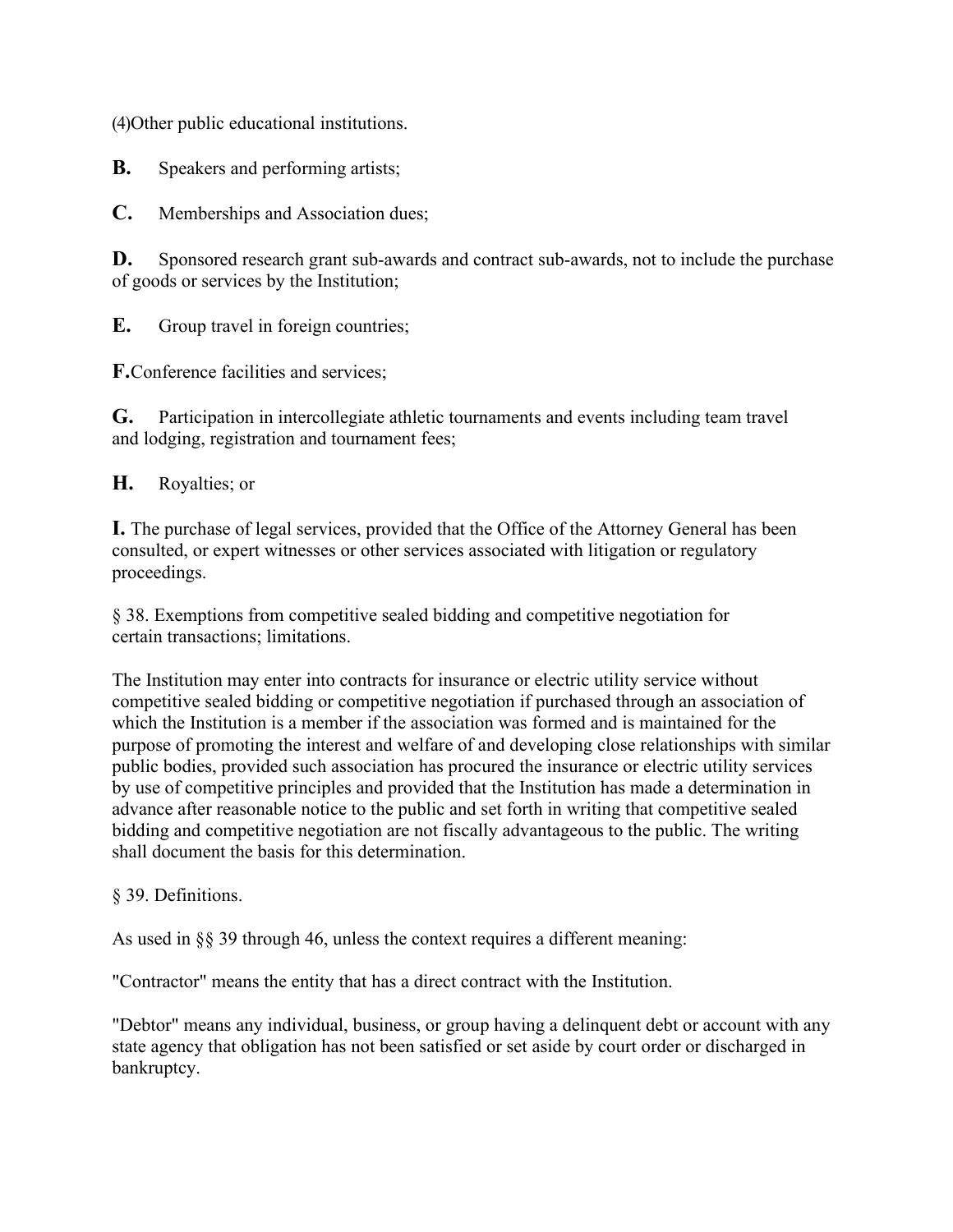"Payment date" means either (i) the date on which payment is due under the terms of a contract for provision of goods or services; or (ii) if such date has not been established by contract, (a) 30 days after receipt of a proper invoice by the Institution or its agent or (b) 30 days after receipt of the goods or services by the Institution.

"Subcontractor" means any entity that has a contract to supply labor or materials to the contractor to whom the contract was awarded or to any subcontractor in the performance of the work provided for in such contract.

§ 40. Exemptions.

The provisions of §§ 39 through 46 shall not apply to the late payment provisions contained in any public utility tariffs prescribed by the State Corporation Commission.

§ 41. Retainage to remain valid.

Notwithstanding the provisions of §§ 39 through 46, the provisions of § 26 relating to retainage shall remain valid.

§ 42. Prompt payment of bills by the Institution.

**1.** The Institution shall promptly pay for the completely delivered goods or services by the required payment date.

Payment shall be deemed to have been made when offset proceedings have been instituted, as authorized under the Virginia Debt Collection Act (§ 2.2-4800 et seq.).

**2.** Separate payment dates may be specified for contracts under which goods or services are provided in a series of partial deliveries or executions to the extent that such contract provides for separate payment for such partial delivery or execution.

§ 43. Defect or impropriety in the invoice or goods and/or services received.

In instances where there is a defect or impropriety in an invoice or in the goods or services received, the Institution shall notify the supplier of the defect or impropriety, if the defect or impropriety would prevent payment by the payment date. The notice shall be sent within 15 days after receipt of the invoice or the goods or services.

§ 44. Date of postmark deemed to be date payment is made.

In those cases where payment is made by mail, the date of postmark shall be deemed to be the date payment is made for purposes of these Rules.

§ 45. Payment clauses to be included in contracts.

Any contract awarded by the Institution shall include: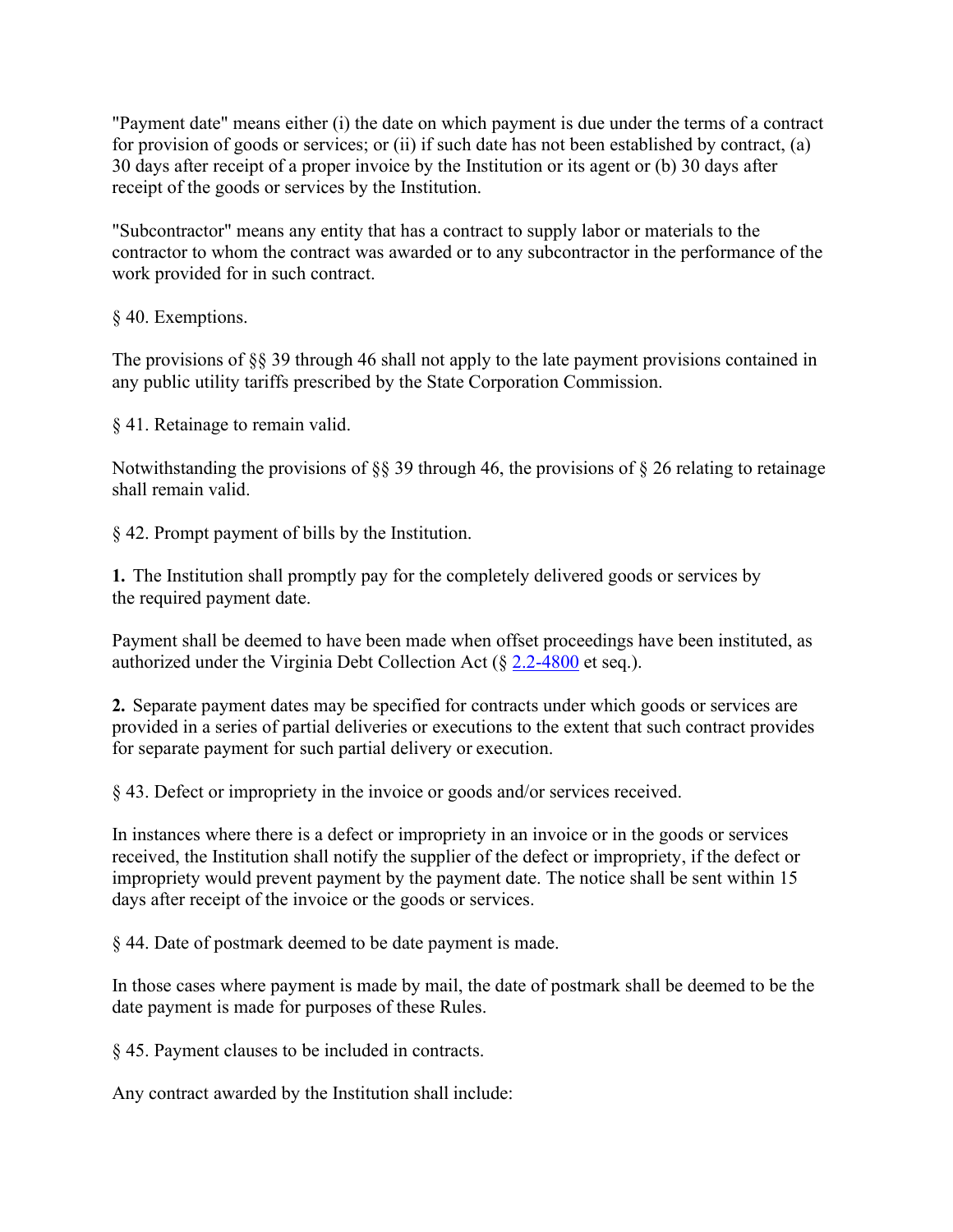a. A payment clause that obligates the contractor to take one of the two following actions within seven days after receipt of amounts paid to the contractor by the Institution for work performed by the subcontractor under that contract:

(1) Pay the subcontractor for the proportionate share of the total payment received from the Institution attributable to the work performed by the subcontractor under that contract; or

(2) Notify the Institution and subcontractor, in writing, of his intention to withhold all or a part of the subcontractor's payment with the reason for nonpayment.

b. A payment clause that requires (i) individual contractors to provide their social security numbers and (ii) proprietorships, partnerships, and corporations to provide their federal employer identification numbers.

c. An interest clause that obligates the contractor to pay interest to the subcontractor on all amounts owed by the contractor that remain unpaid after seven days following receipt by the contractor of payment from the Institution for work performed by the subcontractor under that contract, except for amounts withheld as allowed in subdivision 1b.

d. An interest rate clause stating, "Unless otherwise provided under the terms of this contract, interest shall accrue at the rate of 1 percent per month."

Any such contract awarded shall further require the contractor to include in each of its subcontracts a provision requiring each subcontractor to include or otherwise be subject to the same payment and interest requirements with respect to each lower-tier subcontractor.

A contractor's obligation to pay an interest charge to a subcontractor pursuant to the payment clause in this section shall not be construed to be an obligation of the Institution. A contract modification shall not be made for the purpose of providing reimbursement for the interest charge. A cost reimbursement claim shall not include any amount for reimbursement for the interest charge.

§ 46. Interest penalty; exceptions.

*A.* Interest shall accrue, at the rate determined pursuant to subsection B, on all amounts owed by the Institution to a vendor that remain unpaid after seven days following the payment date. However, nothing in this section shall affect any contract providing for a different rate of interest, or for the payment of interest in a different manner.

*B***.** The rate of interest charged the Institution pursuant to subsection A shall be the base rate on corporate loans (prime rate) at large United States money center commercial banks as reported daily in the publication entitled The Wall Street Journal. Whenever a split prime rate is published, the lower of the two rates shall be used. However, in no event shall the rate of interest charged exceed the rate of interest established pursuant to § 58.1-1812 of the Code of Virginia.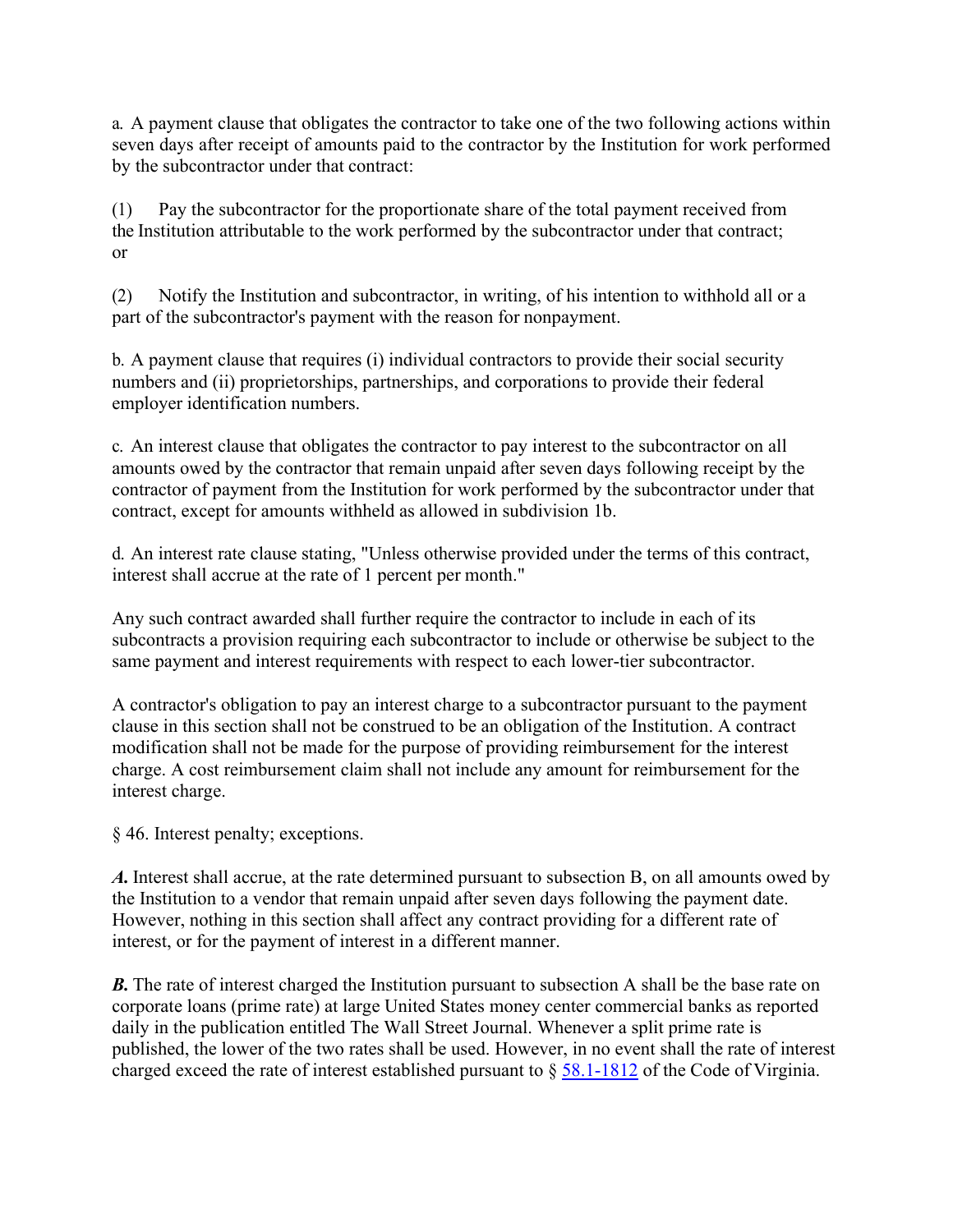*C.* Notwithstanding subsection A, no interest penalty shall be charged when payment is delayed because of disagreement between the Institution and a vendor regarding the quantity, quality or time of delivery of goods or services or the accuracy of any invoice received for the goods or services. The exception from the interest penalty provided by this subsection shall apply only to that portion of a delayed payment that is actually the subject of the disagreement and shall apply only for the duration of the disagreement.

**D.** This section shall not apply to § 26 pertaining to retainage on construction contracts, during the period of time prior to the date the final payment is due. Nothing contained herein shall prevent a contractor from receiving interest on such funds under an approved escrow agreement.

*E.* Notwithstanding subsection A, no interest penalty shall be paid to any debtor on any payment, or portion thereof, withheld pursuant to the Comptroller's Debt Setoff Program, as authorized by the Virginia Debt Collection Act (§ 2.2-4800 et seq.) of the Code of Virginia, commencing with the date the payment is withheld. If, as a result of an error, a payment or portion thereof is withheld, and it is determined that at the time of setoff no debt was owed to the Commonwealth, then interest shall accrue at the rate determined pursuant to subsection B on amounts withheld that remain unpaid after seven days following the payment date.

### § 47. Ineligibility.

1. Any bidder, offeror or contractor refused permission to participate, or disqualified from participation, in public contracts to be issued by the Institution shall be notified in writing. Prior to the issuance of a written determination of disqualification or ineligibility, the Institution shall 1. notify the bidder in writing of the results of the evaluation, (ii) disclose the factual support for the determination, and (iii) allow the bidder an opportunity to inspect any documents that relate to the determination, if so requested by the bidder within five business days after receipt of the notice.

Within 10 business days after receipt of the notice, the bidder may submit rebuttal information challenging the evaluation. The Institution shall issue its written determination of disqualification or ineligibility based on all information in the possession of the Institution, including any rebuttal information, within five business days of the date the Institution received such rebuttal information.

If the evaluation reveals that the bidder, offeror or contractor should be allowed permission to participate in the public contract, the Institution shall cancel the proposed disqualification action. If the evaluation reveals that the bidder should be refused permission to participate, or disqualified from participation, in the public contract, the Institution shall so notify the bidder, offeror or contractor. The notice shall state the basis for the determination, which shall be final unless the bidder appeals the decision within 10 days after receipt of the notice by invoking administrative procedures meeting the standards of § 55 of these Rules, if available, or in the alternative by instituting legal action as provided in § 54.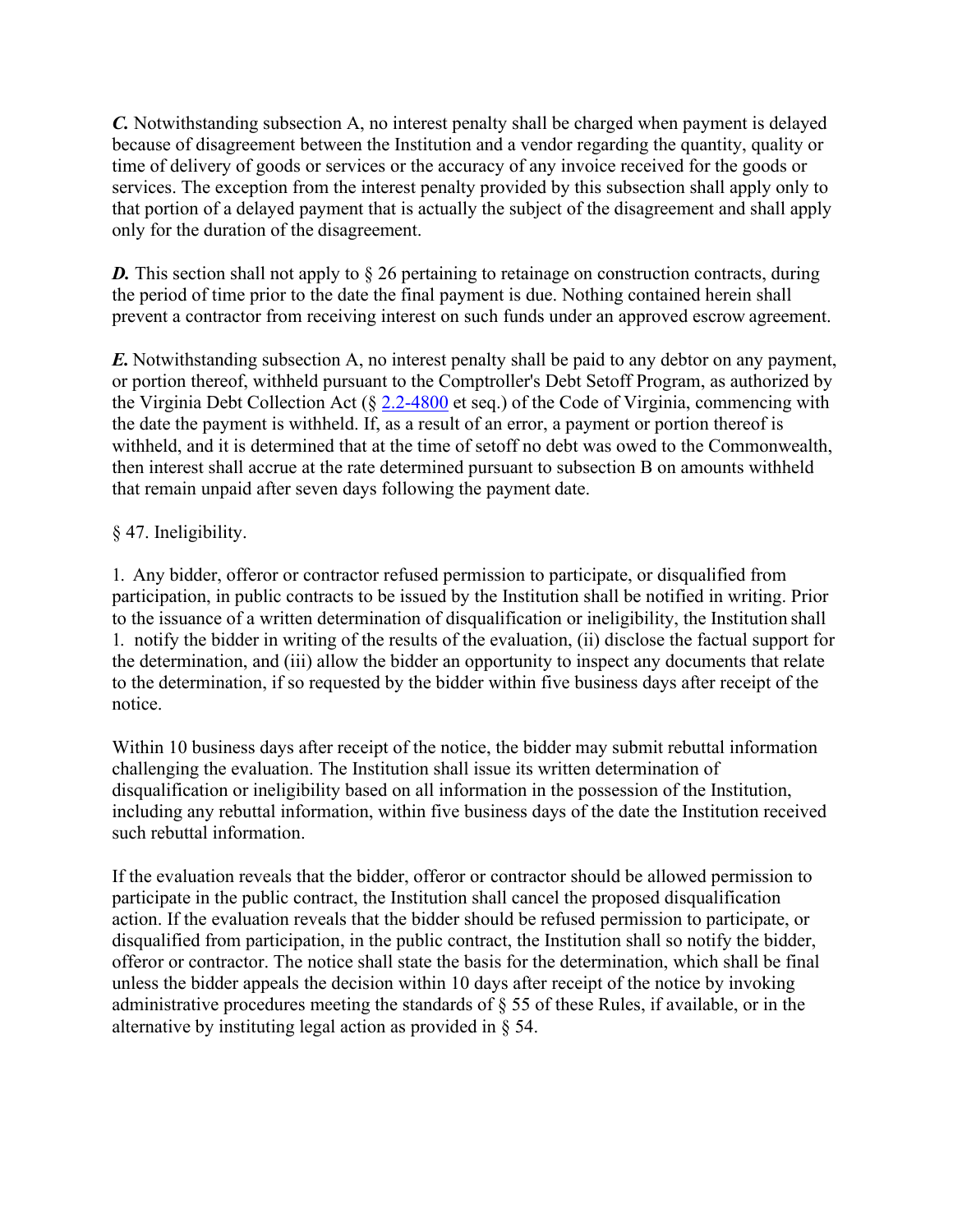2. If, upon appeal, it is determined that the action taken was arbitrary or capricious, or not in accordance with the Constitution of Virginia, applicable state law or regulations, the sole relief shall be restoration of eligibility.

§ 48. Appeal of denial of withdrawal of bid.

1. A decision denying withdrawal of bid under the provisions of § 23 of these Rules shall be final and conclusive unless the bidder appeals the decision within 10 days after receipt of the decision by invoking administrative procedures meeting the standards of § 55, if available, or in the alternative by instituting legal action as provided in § 54.

2. If no bid bond was posted, a bidder refused withdrawal of a bid under the provisions of § 23, prior to appealing, shall deliver to the Institution a certified check or cash bond in the amount of the difference between the bid sought to be withdrawn and the next low bid. Such security shall be released only upon a final determination that the bidder was entitled to withdraw the bid.

3. If, upon appeal, it is determined that the decision refusing withdrawal of the bid was not (i) an honest exercise of discretion, but rather was arbitrary or capricious or (ii) in accordance with the Constitution of Virginia, applicable state law or regulation, or the terms or conditions of the Invitation to Bid, the sole relief shall be withdrawal of the bid.

§ 49. Determination of nonresponsibility.

1. Following public opening and announcement of bids received on an Invitation to Bid, the Institution shall evaluate the bids in accordance with element 4 of the definition of "Competitive sealed bidding" in § 4 of these Rules. At the same time, the Institution shall determine whether the apparent low bidder is responsible. If the Institution so determines, then it may proceed with an award in accordance with element 5 of the definition of "Competitive sealed bidding" in § 4. If the Institution determines that the apparent low bidder is not responsible, it shall proceed as follows:

• Prior to the issuance of a written determination of nonresponsibility, the Institution shall (i) notify the apparent low bidder in writing of the results of the evaluation, (ii) disclose the factual support for the determination, and (iii) allow the apparent low bidder an opportunity to inspect any documents that relate to the determination, if so requested by the bidder within five business days after receipt of the notice.

• Within 10 business days after receipt of the notice, the bidder may submit rebuttal information challenging the evaluation. The Institution shall issue its written determination of responsibility based on all information in the possession of the Institution, including any rebuttal information, within five business days of the date the Institution received the rebuttal information. At the same time, the Institution shall notify, with return receipt requested, the bidder in writing of its determination.

• Such notice shall state the basis for the determination, which shall be final unless the bidder appeals the decision within 10 days after receipt of the notice by invoking administrative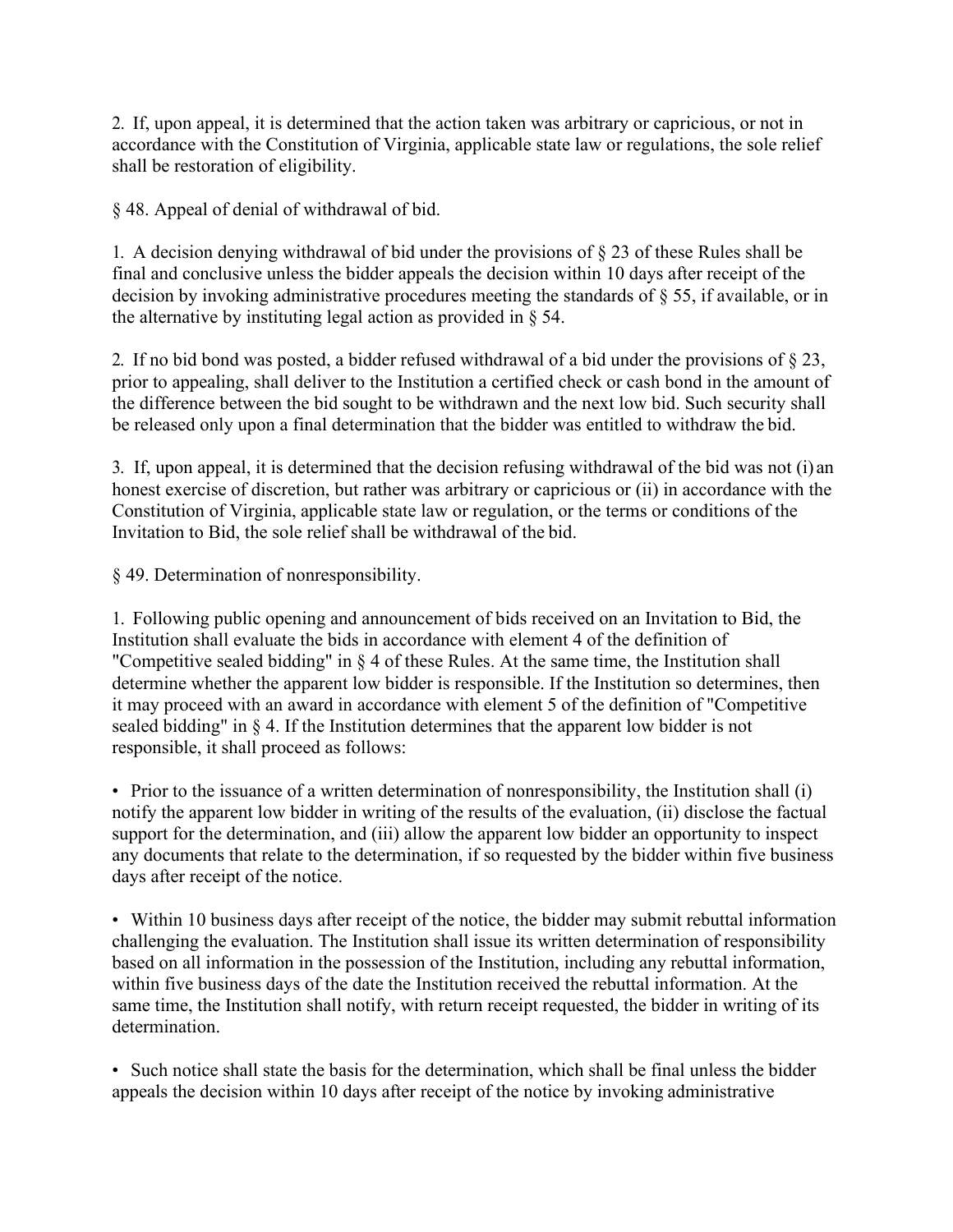procedures meeting the standards of § 55 of these Rules, if available, or in the alternative by instituting legal action as provided in § 54.

The provisions of this subsection shall not apply to procurements involving the prequalification of bidders and the rights of any potential bidders under such prequalification to appeal a decision that such bidders are not responsible.

2. If, upon appeal pursuant to § 54 or 55 of these Rules, it is determined that the decision of the Institution was not (i) an honest exercise of discretion, but rather was arbitrary or capricious or 2. in accordance with the Constitution of Virginia, applicable state law or regulation, or the terms or conditions of the Invitation to Bid, and the award of the contract in question has not been made, the sole relief shall be a finding that the bidder is a responsible bidder for the contract in question or directed award as provided in subsection A of § 54, or both.

If it is determined that the decision of the Institution was not an honest exercise of discretion, but rather was arbitrary or capricious or not in accordance with the Constitution of Virginia, applicable state law or regulation, or the terms or conditions of the Invitation to Bid, and an award of the contract has been made, the relief shall be as set forth in subsection B of § 54 of these Rules.

3. A bidder contesting a determination that he is not a responsible bidder for a particular contract shall proceed under this section, and may not protest the award or proposed award under the provisions of § 50 of these Rules.

4. Nothing contained in this section shall be construed to require the Institution, when procuring by competitive negotiation, to furnish a statement of the reasons why a particular proposal was not deemed to be the most advantageous.

§ 50. Protest of award or decision to award.

**A.**Any bidder or offeror, who desires to protest the award or decision to award a contract shall submit the protest in writing to the Institution, or an official designated by the Institution, no later than 10 days after the award or the announcement of the decision to award, whichever occurs first. Public notice of the award or the announcement of the decision to award shall be given by the Institution in the manner prescribed in the terms or conditions of the Invitation to Bid or Request for Proposal. Any potential bidder or offeror on a contract negotiated on a sole source or emergency basis who desires to protest the award or decision to award such contract shall submit the protest in the same manner no later than 10 days after posting or publication of the notice of such contract as provided in § 5 of these Rules. However, if the protest of any actual or potential bidder or offeror depends in whole or in part upon information contained in public records pertaining to the procurement transaction that are subject to inspection under § 34 of these Rules, then the time within which the protest shall be submitted shall expire 10 days after those records are available for inspection by such bidder or offeror under § 34, or at such later time as provided in this section. No protest shall lie for a claim that the selected bidder or offeror is not a responsible bidder or offeror. The written protest shall include the basis for the protest and the relief sought. The Institution or designated official shall issue a decision in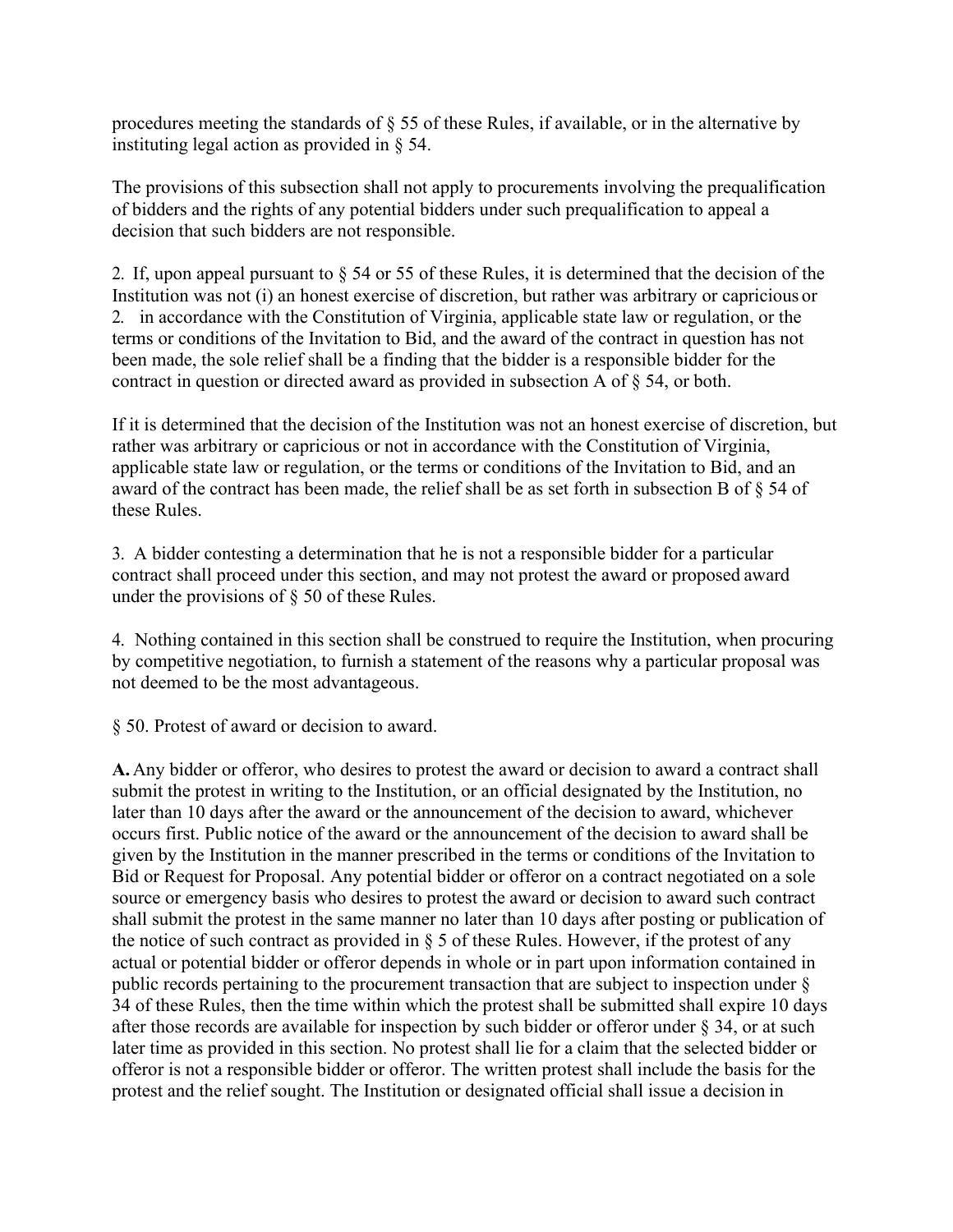writing within 10 days stating the reasons for the action taken. This decision shall be final unless the bidder or offeror appeals within 10 days of receipt of the written decision by invoking administrative procedures meeting the standards of § 55 of these Rules, if available, or in the alternative by instituting legal action as provided in § 54. Nothing in this subsection shall be construed to permit a bidder to challenge the validity of the terms or conditions of the Invitation to Bid or Request for Proposal. The use of Alternative Dispute Resolution (ADR) shall constitute an administrative appeal procedure meeting the standards of § 55 of these Rules.

**B.** If prior to an award it is determined that the decision to award is arbitrary or capricious, then the sole relief shall be a finding to that effect. The Institution shall cancel the proposed award or revise it to comply with the law. If, after an award, it is determined that an award of a contract was arbitrary or capricious, then the sole relief shall be as hereinafter provided.

Where the award has been made but performance has not begun, the performance of the contract may be enjoined. Where the award has been made and performance has begun, the Institution may declare the contract void upon a finding that this action is in the best interest of the public. Where a contract is declared void, the performing contractor shall be compensated for the cost of performance up to the time of such declaration. In no event shall the performing contractor be entitled to lost profits.

**C.** Where the Institution, an official designated by it, or an appeals board determines, after a hearing held following reasonable notice to all bidders, that there is probable cause to believe that a decision to award was based on fraud or corruption or on an act in violation of these Rules, the Institution, designated official or appeals board may enjoin the award of the contract to a particular bidder.

§ 51. Effect of appeal upon contract.

Pending final determination of a protest or appeal, the validity of a contract awarded and accepted in good faith in accordance with these Rules shall not be affected by the fact that a protest or appeal has been filed.

§ 52. Stay of award during protest.

An award need not be delayed for the period allowed a bidder or offeror to protest, but in the event of a timely protest as provided in § 50 of these Rules, or the filing of a timely legal action as provided in § 54, no further action to award the contract shall be taken unless there is a written determination that proceeding without delay is necessary to protect the public interest or unless the bid or offer would expire.

§ 53. Contractual disputes.

 $\Box$  Contractual claims, whether for money or other relief, shall be submitted in writing no later than 60 days after final payment. However, written notice of the contractor's intention to file a claim shall be given at the time of the occurrence or beginning of the work upon which the claim is based. Nothing herein shall preclude a contract from requiring submission of an invoice for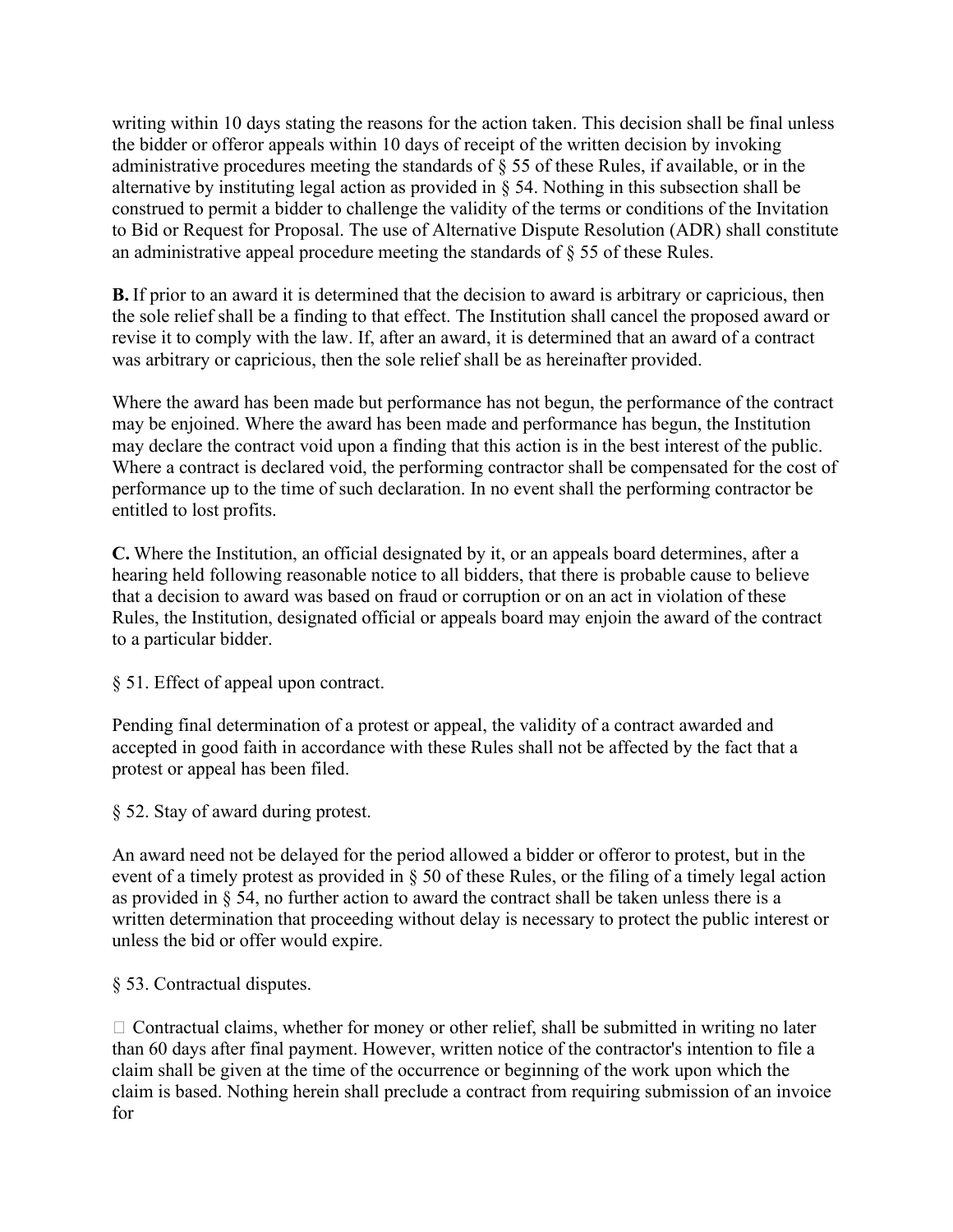final payment within a certain time after completion and acceptance of the work or acceptance of the goods. Pendency of claims shall not delay payment of amounts agreed due in the final payment.

 $\Box$  The Institution shall include in its contracts a procedure for consideration of contractual claims. Such procedure, which may be contained in the contract or may be specifically incorporated into the contract by reference and made available to the contractor, shall establish a time limit for a final decision in writing by the Institution. If the Institution has established administrative procedures meeting the standards of § 55 of these Rules, such procedures shall be contained in the contract or specifically incorporated in the contract by reference and made available to the contractor. The Institution may require the submission of contractual claims pursuant to any contract to Alternative Dispute Resolution (ADR) as an administrative procedure.

 $\Box$  A contractor may not invoke administrative procedures meeting the standards of § 55 of these Rules, if available, or institute legal action as provided in § 54, prior to receipt of the Institution's decision on the claim, unless the Institution fails to render such decision within the time specified in the contract.

 $\Box$  The decision of the Institution shall be final and conclusive unless the contractor appeals within six months of the date of the final decision on the claim by the Institution by invoking administrative procedures meeting the standards of  $\S$  55 of these Rules, if available, or in the alternative by instituting legal action as provided in § 54.

#### § 54. Legal actions.

*A.* A bidder or offeror, actual or prospective, who is refused permission or disqualified from participation in bidding or competitive negotiation, or who is determined not to be a responsible bidder or offeror for a particular contract, may bring an action in the appropriate circuit court challenging that decision, which shall be reversed only if the petitioner establishes that the decision was not (i) an honest exercise of discretion, but rather was arbitrary or capricious; (ii) in accordance with the Constitution of Virginia, applicable state law or regulation, or the terms or conditions of the Invitation to Bid; or (iii) in the case of denial of prequalification, based upon the criteria for denial of prequalification set forth in subsection B of § 14 of these Rules. In the event the apparent low bidder, having been previously determined by the Institution to be not responsible in accordance with  $\S 4$ , is found by the court to be a responsible bidder, the court may direct the Institution to award the contract to such bidder in accordance with the requirements of this section and the Invitation to Bid.

*B.* A bidder denied withdrawal of a bid under § 23 of these Rules may bring an action in the appropriate circuit court challenging that decision, which shall be reversed only if the bidder establishes that the decision of the Institution was not (i) an honest exercise of discretion, but rather was arbitrary or capricious or (ii) in accordance with the Constitution of Virginia, applicable state law or regulation, or the terms or conditions of the Invitation to Bid.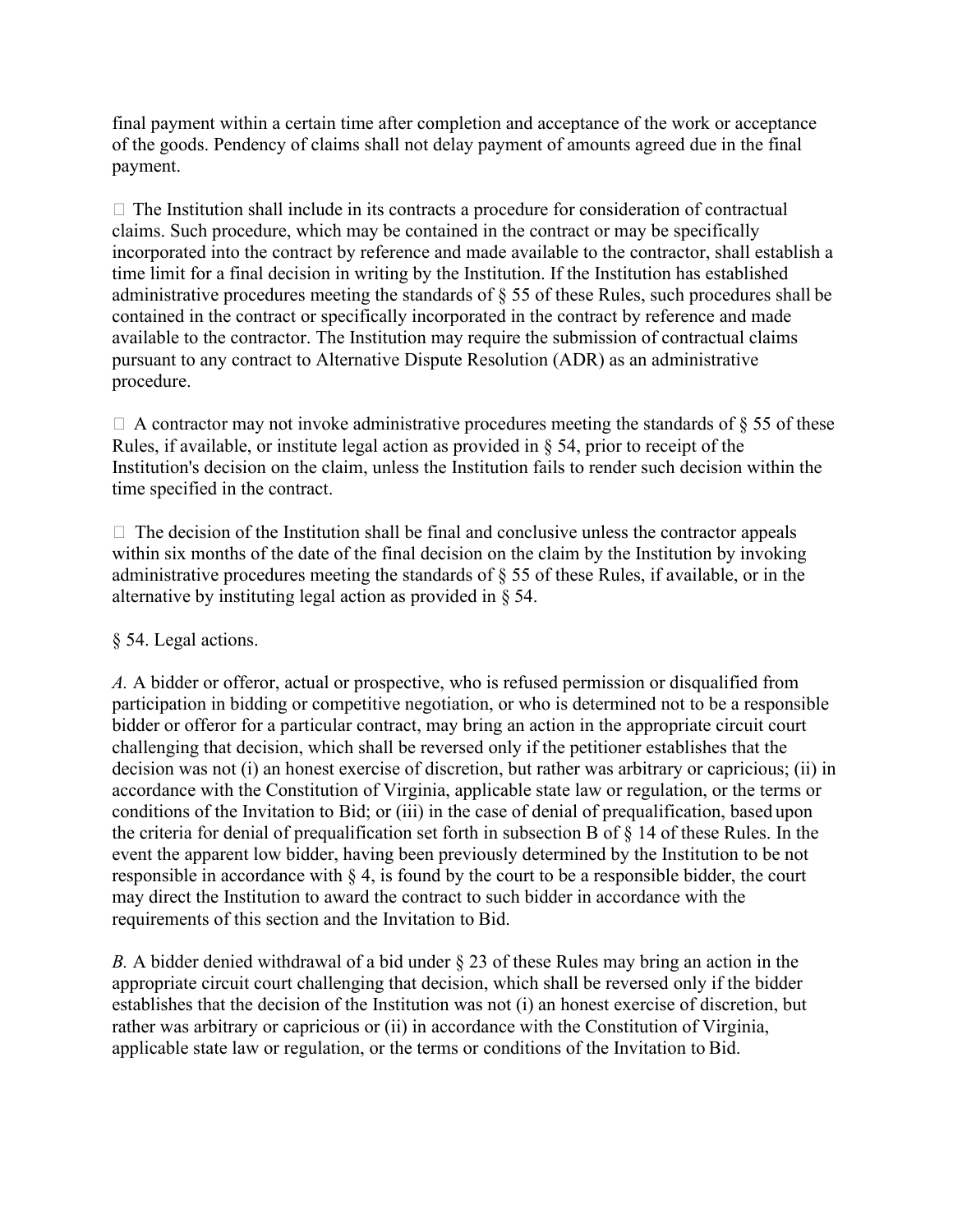*C.* A bidder, offeror or contractor, or a potential bidder or offeror on a contract negotiated on a sole source or emergency basis in the manner provided in § 5 of these Rules, whose protest of an award or decision to award under § 50 of these Rules is denied, may bring an action in the appropriate circuit court challenging a proposed award or the award of a contract, which shall be reversed only if the petitioner establishes that the proposed award or the award is not (i) an honest exercise of discretion, but rather is arbitrary or capricious or (ii) in accordance with the Constitution of Virginia, applicable state law or regulation, or the terms and conditions of the Invitation to Bid or Request for Proposal.

*D.* If injunctive relief is granted, the court, upon request of the Institution, shall require the posting of reasonable security to protect the Institution.

*E.* A contractor may bring an action involving a contract dispute with the Institution in the appropriate circuit court. Notwithstanding any other provision of law, the Comptroller shall not be named as a defendant in any action brought pursuant to these Rules or  $\S 33.1-387$  of the Code of Virginia, except for disputes involving contracts of the Office of the Comptroller or the Department of Accounts.

*F.* A bidder, offeror or contractor need not utilize administrative procedures meeting the standards of § 55 of these Rules, if available, but if those procedures are invoked by the bidder, offeror or contractor, the procedures shall be exhausted prior to instituting legal action concerning the same procurement transaction unless the Institution agrees otherwise.

*G.* Nothing herein shall be construed to prevent the Institution from instituting legal action against a contractor.

§ 55. Administrative appeals procedure.

*A.* The Institution may establish an administrative procedure for hearing (i) protests of a decision to award or an award, (ii) appeals from refusals to allow withdrawal of bids, (iii) appeals from disqualifications and determinations of nonresponsibility, and (iv) appeals from decisions on disputes arising during the performance of a contract, or (v) any of these. Such administrative procedure may include the use of Alternative Dispute Resolution (ADR) or shall provide for a hearing before a disinterested person or panel, and the opportunity to present pertinent information and the issuance of a written decision containing findings of fact. The disinterested person or panel shall not be an employee of the governmental entity against whom the claim has been filed. The findings of fact shall be final and conclusive and shall not be set aside unless the same are (a) fraudulent, arbitrary or capricious; (b) so grossly erroneous as to imply bad faith; or (c) in the case of denial of prequalification, the findings were not based upon the criteria for denial of prequalification set forth in subsection B of § 14 of these Rules. No determination on an issue of law shall be final if appropriate legal action is instituted in a timely manner. The Institution may seek advice and input from the Alternative Dispute Resolution Council in establishing an Alternative Dispute Resolution (ADR) procedure.

*B.* Any party to the administrative procedure, including the Institution, shall be entitled to institute judicial review if such action is brought within 30 days of receipt of the written decision.